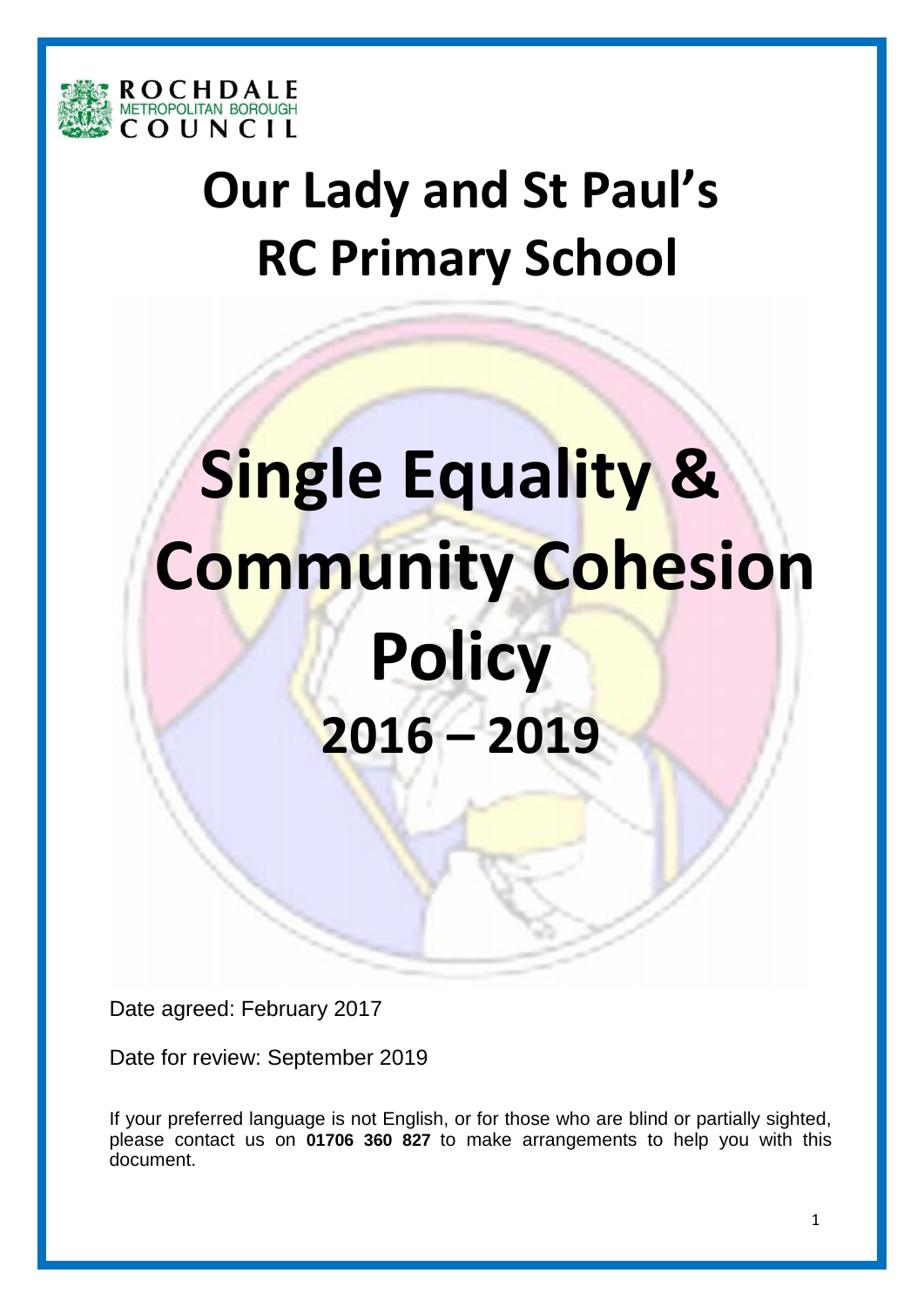# **1. Foreword**

Rochdale MBC aims to be recognised as a leader of diversity and equality in its work and as an example of good practice in the delivery of services and employment. This Single Equality and Community Cohesion Policy for Rochdale's schools reflects this ambition and outlines the activities which will deliver this.

Equality of opportunity and social inclusion issues will ensure that all school communities can truly benefit from and contribute to the improvements we are making, which will bring long-term and positive benefits for Rochdale Borough. Therefore the school's Single Equality and Community Cohesion Policy will require ownership by Governors, senior leaders, all staff, the school community and the pupils in order to succeed.

This policy serves essentially two purposes:

1. To set out a school's overall commitment to equality and community cohesion in one central document for past, present and prospective pupils. The Policy therefore contains the school's approach to all relevant protected characteristics of: **Disability, Gender, Gender reassignment, Pregnancy and maternity, Race, Religion or Belief, Sexual orientation**; and

2. How the school will manage, plan and include its Single Equality and Community Cohesion Policy within its day to day work.

**Schools also have obligations as employers and a service provider against the protected characteristics of Age and Marriage and Civil partnerships.** These obligations are not covered in this framework as this policy is concerned with a school's obligations to its pupils (mainly present and prospective pupils and where relevant former pupils and staff). Separate policy guidance covering recruitment and employment is available from Schools Personnel team and the Local Authority.

This Single Equality and Community Cohesion Policy will help schools ensure that they focus more on the outcomes that matter to pupils, community and people who use their services; and that their services are more accessible and delivered effectively. This policy provides a framework for the school to **eliminate prohibited conduct, advance equality of opportunity and foster good relations** in a proactive way.

The Single Equality and Community Cohesion Policy is based on the Equality Act 2010.

Much of what is required of schools is already being carried out by them. The main new provisions in the Equality Act 2010 are:

- new disability discrimination provisions (direct disability discrimination, indirect disability discrimination and discrimination arising from disability)  $\sqrt{2}$
- new protected characteristics:
- $\overline{a}$ new positive action provisions

Schools also have a "specific duty" to publish information around their equality objectives in an accessible manner by April 2012.

Finally, as schools are already aware, avoiding discrimination and promoting equality supports the agenda of improving attainment and progression for all pupils. Good education and skills are crucial for opening up opportunities and increasing the chance of a successful life. Furthermore, Equality and Community Cohesion is an important part of OFSTED inspections through the Quality of Teaching judgement (Spiritual Moral Social & Cultural element) and need to be considered at all time.

**For more information contact Sajjad Miah, Equality & Community Cohesion Officer, Early Help & Schools Service Email: sajjad.miah@rochdale.gov.uk**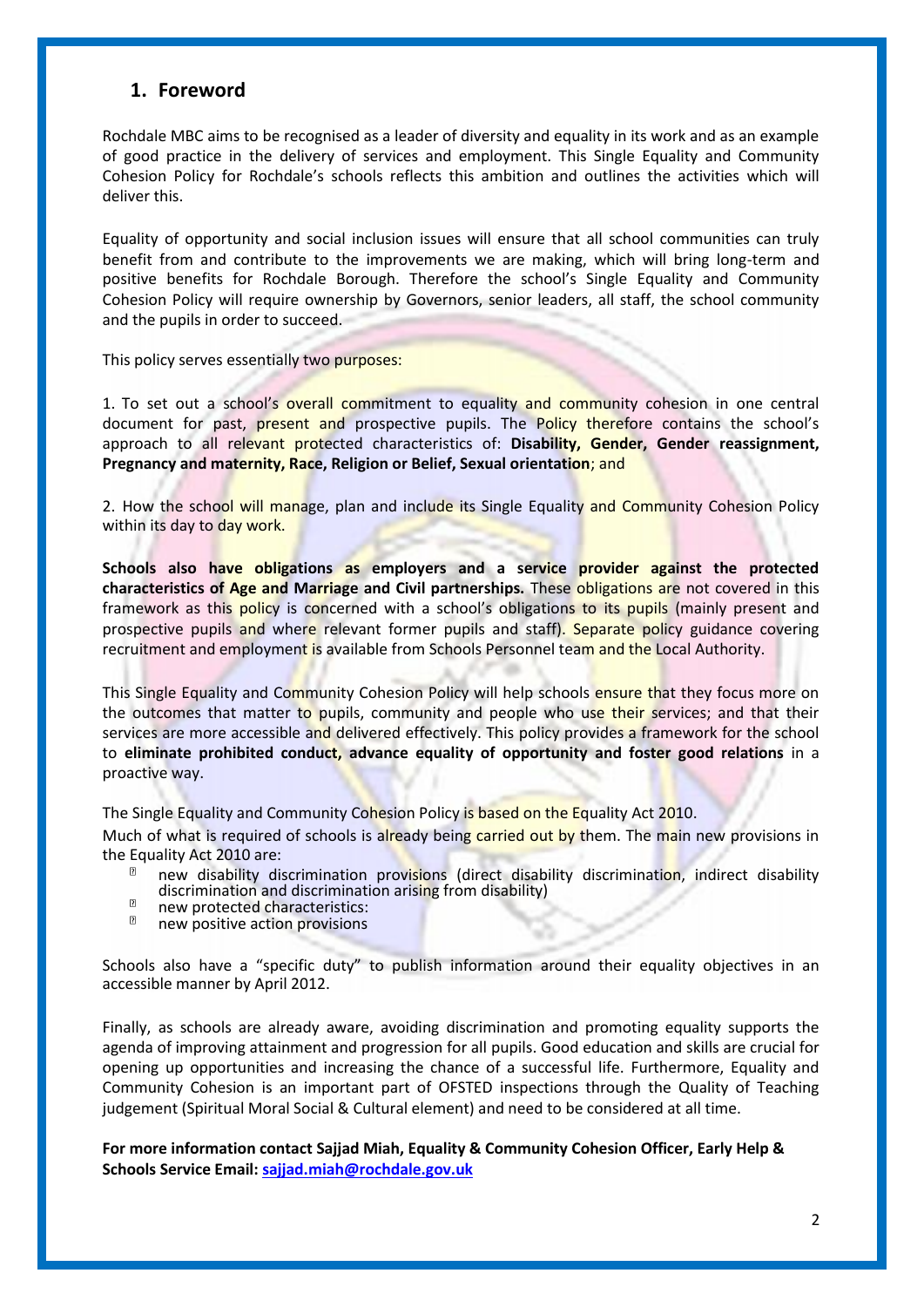# **2. Introduction**

The principle of equal opportunity for all is consistent with social justice and with the Christian ideal of recognising the dignity and worth of all who work or wish to work in our schools. The Governing Body is therefore committed to employment procedures which comply with civil law and do not discriminate on grounds of age, gender, race, colour, nationality, religion, sexual orientation, gender reassignment, pregnancy and maternity and ethnic origin or disability.

We recognise and value the current and future contribution to our school of staff who while not sharing our Catholic faith make a strong and sincere commitment to the schools Christian values and Mission Statement.

Some teaching posts include specific responsibility for providing leadership and direction in the religious life and Catholic identity of the school. In other appointments, where two or more candidates for teaching posts are equally strong in the context of the criteria for appointment, preference may be given to a candidate who is Catholic.

In addition, the Governing Body recognises that the school and our Catholic teachers are called to be witnesses to Christ's teachings. We therefore reserve the right as employers to take into consideration any personal behaviour or circumstances which are outside the recognised norms of the Church and which are genuinely within an individual's control. In doing so, we will seek always to give witness to the Christian pastoral principles of love, respect and reconciliation.

#### **1. Purpose of the Policy**

This Equality & Diversity policy sets out our commitment to tackling discrimination and promoting equality of opportunity and good relations, and explains what this means for the whole school community. This policy has been written to meet the school's legal duties in relation to race, gender, disability and community cohesion. The policy also meets legislation on age, religion or belief and sexual orientation.

This Equality & Community Cohesion Policy brings together our race, disability and gender Equality policy and the duty to promote community cohesion and states how we propose to meet the general and specific requirements under the race, disability and gender equality duty.

The overall objective of Our Lady and St Paul's RC Primary School Equality & Community Cohesion Policy is to provide a framework for the school to pursue its equality duties to eliminate unlawful discrimination and harassment; promote equality of opportunity; and promote good relations and positive attitudes between people of diverse backgrounds in all its activities.

The principles of this policy apply to all members of the extended school community – pupils, staff, governors, parents and community members. Partners and contractors are also expected to abide by the policy.

The policy will be linked to a joint action plan which sets out how we intend to implement the policy over the next twelve months. Progress against the action plan and the policy itself will be regularly reviewed so that it continues to develop.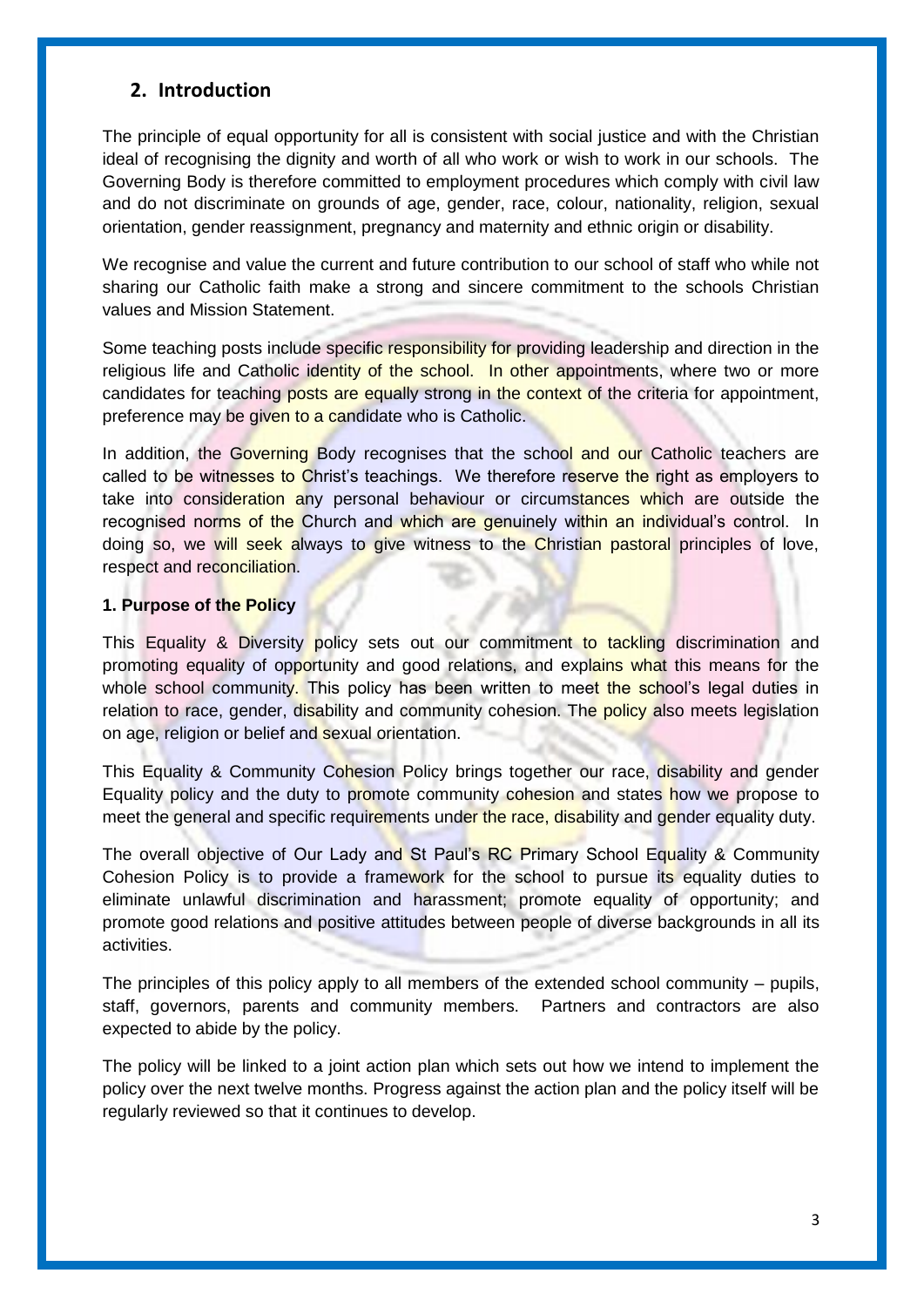**Name of School:** Our Lady and St Paul's RC Primary School

**Head Teacher:** Mrs Marie Gavin

**Chair of Governors:** Mrs Jane Gregson

**Date Policy Created:** January 2017

**Date Policy was Reviewed and updated:** September 2019

**Approved by the Governors:** to be approved in new format in February 2017

**Next review date:** 3 years

We welcome the equality duties on schools, and regard these as essential for achieving the five outcomes of the Every Child Matters framework.

We believe that all pupils and members of staff should have the opportunity to fulfill their potential whatever their background, identity and circumstance. We are committed to creating a community that recognises and celebrates difference within a culture of respect and cooperation. We appreciate that a culture which promotes equality will create a positive environment and a shared sense of belonging for all who work, learn and use the services of our school.

We recognise that equality will only be achieved by the whole school community working together – our learners, staff, governors and parents in particular. Throughout this policy, 'parents' can be taken to mean mothers, fathers, carers and other adults responsible for caring for a child.

This Equality & Community Cohesion Policy provides a framework for our school to promote equality, inclusion and good community relations, and to tackle prejudice, discrimination and their causes in a holistic and proactive way.

Our Equality & Community Cohesion Policy is based on the core principles that its effectiveness will be determined by:

- active involvement with key stakeholders, not just in developing this Policy but also in its review and implementation
- proactive leadership
- prioritising activities that produce specific, tangible improved outcomes
- removal of attitudinal and cultural barriers

We have incorporated our individual policy for race equality, and our disability and gender equality schemes into one overarching Equality & Community Cohesion Policy to create a coherent framework for promoting equality and diversity within our school. We have identified a set of priorities to promote equality, inclusion and community cohesion. Our Policy includes a plan of actions to address these priorities over the next three years.

We recognise that improving outcomes such as attendance or attainment for a specific group of pupils will help to improve our outcomes for all. Our commitment to equality is thus a fundamental part of our drive towards excellence.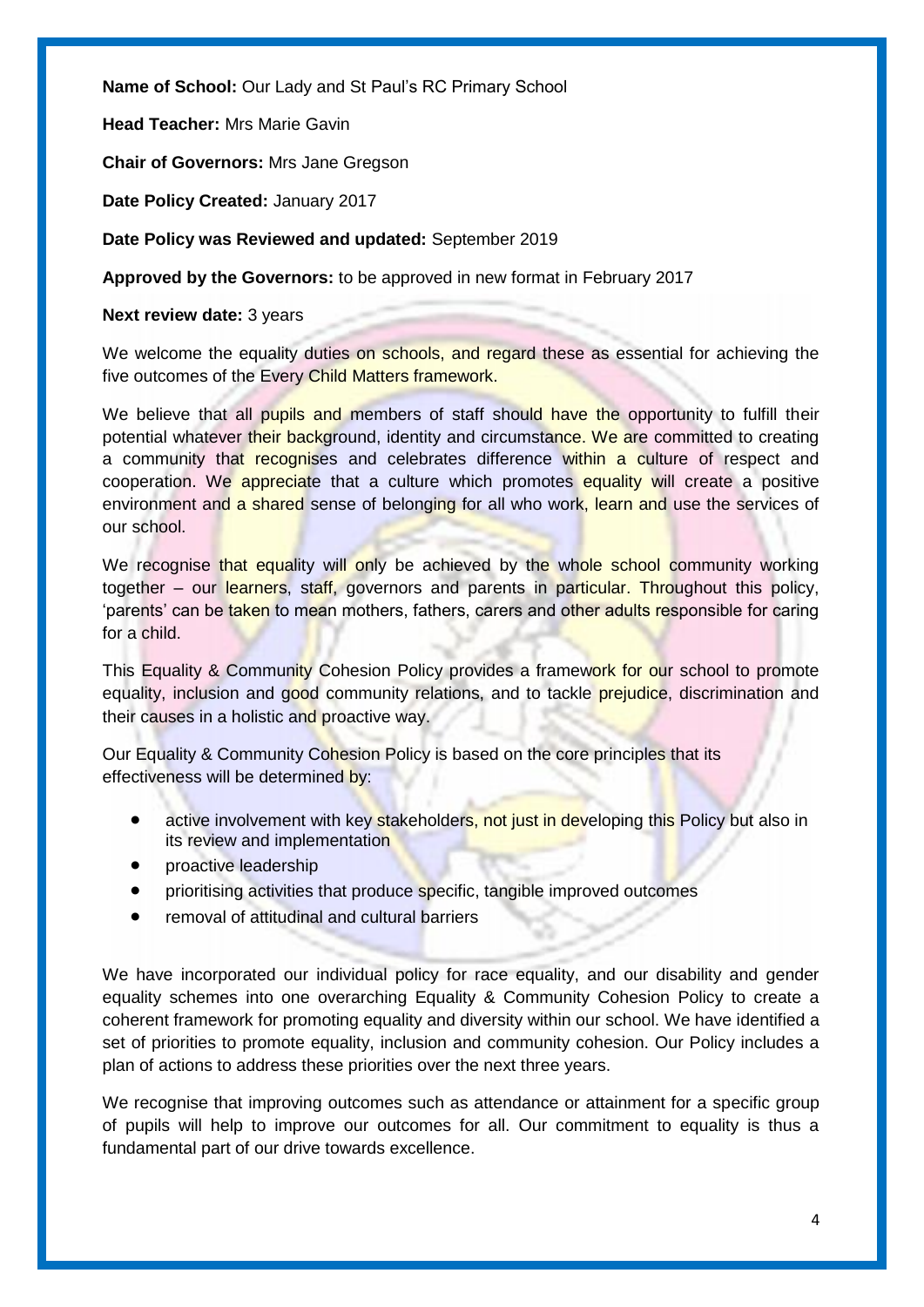#### **3. Equality & Community Cohesion Statement**

We will not tolerate less favourable treatment of anyone on the grounds of race, disability, gender, sexual orientation, gender reassignment, age, religion or belief and socio-economic circumstances.

Through this Policy, Our Lady and St Paul's RC Primary School seeks to ensure that no member of the school community, or any person through their contact with the school, receives less favourable treatment on any grounds which cannot be shown to be justified. This covers race, colour, nationality, ethnic or national origin, religion or belief, gender, marital status, responsibility for children or other dependents, disability, sexual orientation, gender reassignment, age or socio-economic background.

Equality and Diversity is more than just meeting legal obligations, or targets. It's about making a difference to the lives of the people we serve, treating all people with dignity and respect, and recognising the value of each individual. This means an ongoing commitment to ensuring that our services meet the varied and individual needs of children and young people in our school.

We will make sure that our employment practices are fair and promote equality. We will actively value the wide variety of lifestyles and cultures, locally and nationally. We will prepare children and young people for living in a diverse society with increasing global connections and controversial issues. We will ensure that the principles of this policy are reflected in all our policies, practices, procedures and services and are part of everything we do.

#### **4. The Legal Context**

There were a number of statutory duties that the school was required to meet prior to the Equality Act 2010. As such, with the implementation of this act and the harmonisation of previous legislation, this policy will refer to the Equality Act 2010 and its various provisions as the legislative framework through which this Single Equality and Community Cohesion Policy will operate.

All schools have duties to promote race, disability and gender equality.

In the development of this Single Equality and Community Cohesion Policy Our Lady and St Paul's RC Primary School has an approach that builds on **disability, gender, gender reassignment, pregnancy and maternity, race, religion or belief and sexual orientation**  considerations from the start and at every level of the school, at strategic, policy, management and classroom level. We will demonstrate what we have done and what we plan to do to improve opportunities and outcomes for pupils, staff, parents and other users of the school. This policy will be monitored and delivered through the governors' role, School Improvement and Self Evaluation process.

We will ensure that every pupil irrespective of the protected characteristics is able to achieve high standards and that strategies are in place to tackle under–achievement. We will ensure that every pupil has access to the necessary support required to enable them to achieve their highest potential. We will ensure that the school's procedures for disciplining pupils and managing behaviour are fair, effective and equitable.

Our intention is to ensure that the adults working or volunteering in the school include as much as possible a balanced representation of the local and wider community. We believe that this will provide good role models for pupils from all backgrounds.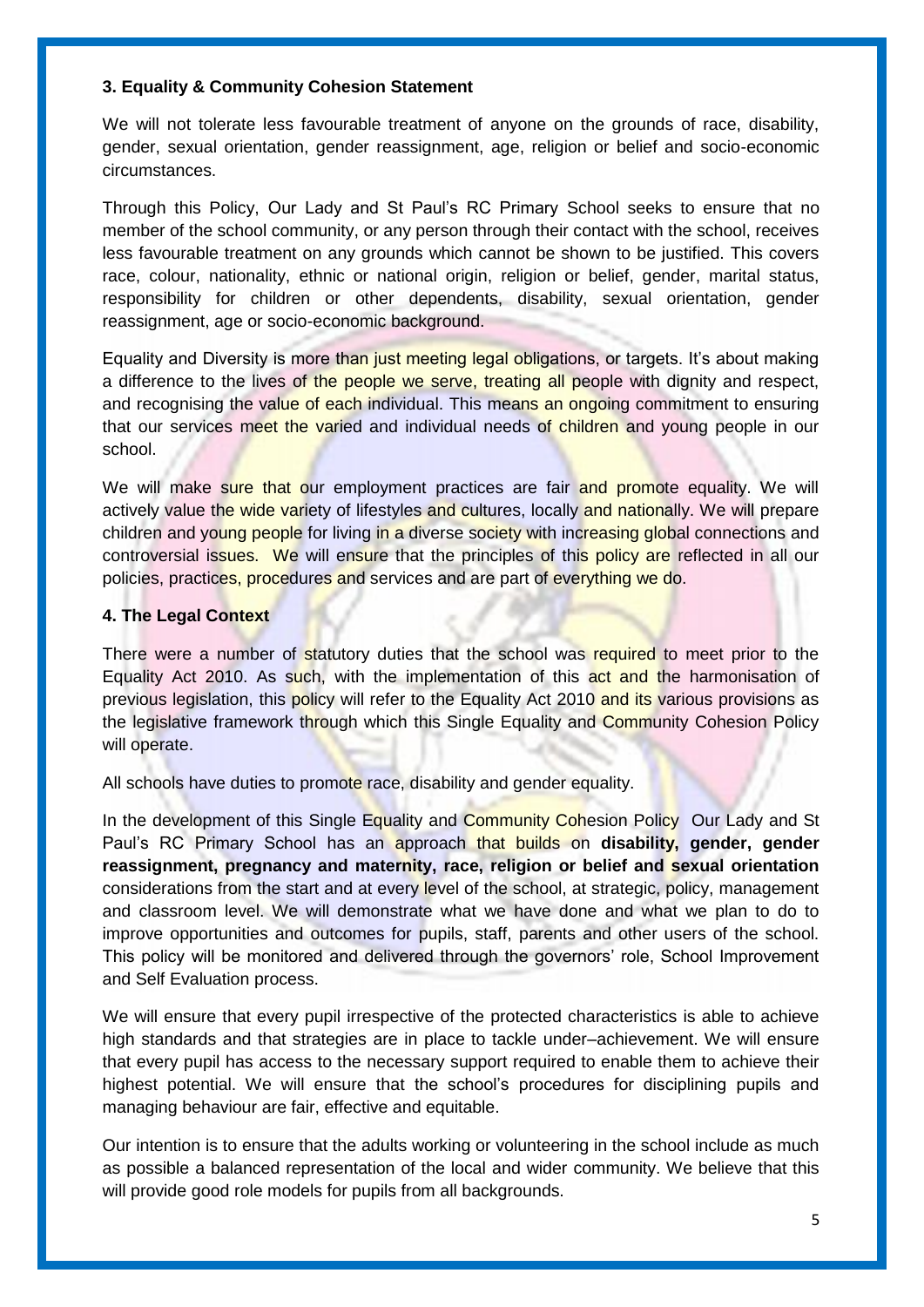This Single Equality and Community Cohesion Policy will be linked to a joint action plan which sets out how we intend to implement the policy over the next three years.

Our Lady and St Paul's RC Primary School sees this Single Equality and Community Cohesion Policy as a living document and we will continuously review the action plan in consultation with pupils, staff, parents, carers, governors and all other stakeholders where possible. We believe they need to be involved from the very start and their involvement will inform the preparation, development, publication, review and reporting of the policy and action plan to ensure that we meet the needs of people from different backgrounds.

As a school we are fully committed to the public sector duty which came into force from April 2011 and as such will endeavour through policy and practice to eliminate prohibited conduct, advance equality of opportunity and foster good relations for all members of our school community.

Schools have a duty to promote **community cohesion**, developing good relations across different cultures, ethnic, religious and non-religious and socio-economic groups. There are no statutory requirements for schools to have a policy or action plan for promoting community cohesion. However, we have incorporated our priorities into our Single Equality & Community Cohesion Policy and Action plan to make it easier to monitor our progress and performance in meeting the requirements of this duty.

Although there are no equivalent promotional duties in relation to age, sexual orientation and religion or belief, we must ensure that we do not discriminate on these grounds. This Policy includes our priorities and actions to eliminate discrimination and harassment for these equality areas.

# **3. Local and School context**

# **Population:**

Rochdale Borough population on Census day 2011 was estimated to be 211,699; 49% Male and 51% Female.

- The breakdown of age population is; 21% are under 16, 64% are between the ages of 16 and 64, and 15% are 65 & over. There are 136,100 residents of work age population (16 to 64).
- Older people aged 65 & over represent 30,816 of the Borough's population; 3,800 are aged 85 & over and 1,200 are aged 90 & over.
- There are 87,552 households across Rochdale Borough and 7,931 are occupied by lone parent households with dependent children. Pensioners make up 5,671 households, representing 6.5% of all households in Rochdale.
- 5,311 households are occupied with no adults in employment with dependent children.
- There are 26,609 households with one or more person with a limiting long-term illness (30.4%)

# **Ethnicity, Identity, Language & Religion:**

 The ethnic breakdown of the Borough currently has a majority of 78.6% White British, with the second largest population being Asian or Asian British Pakistani, representing 10.5%.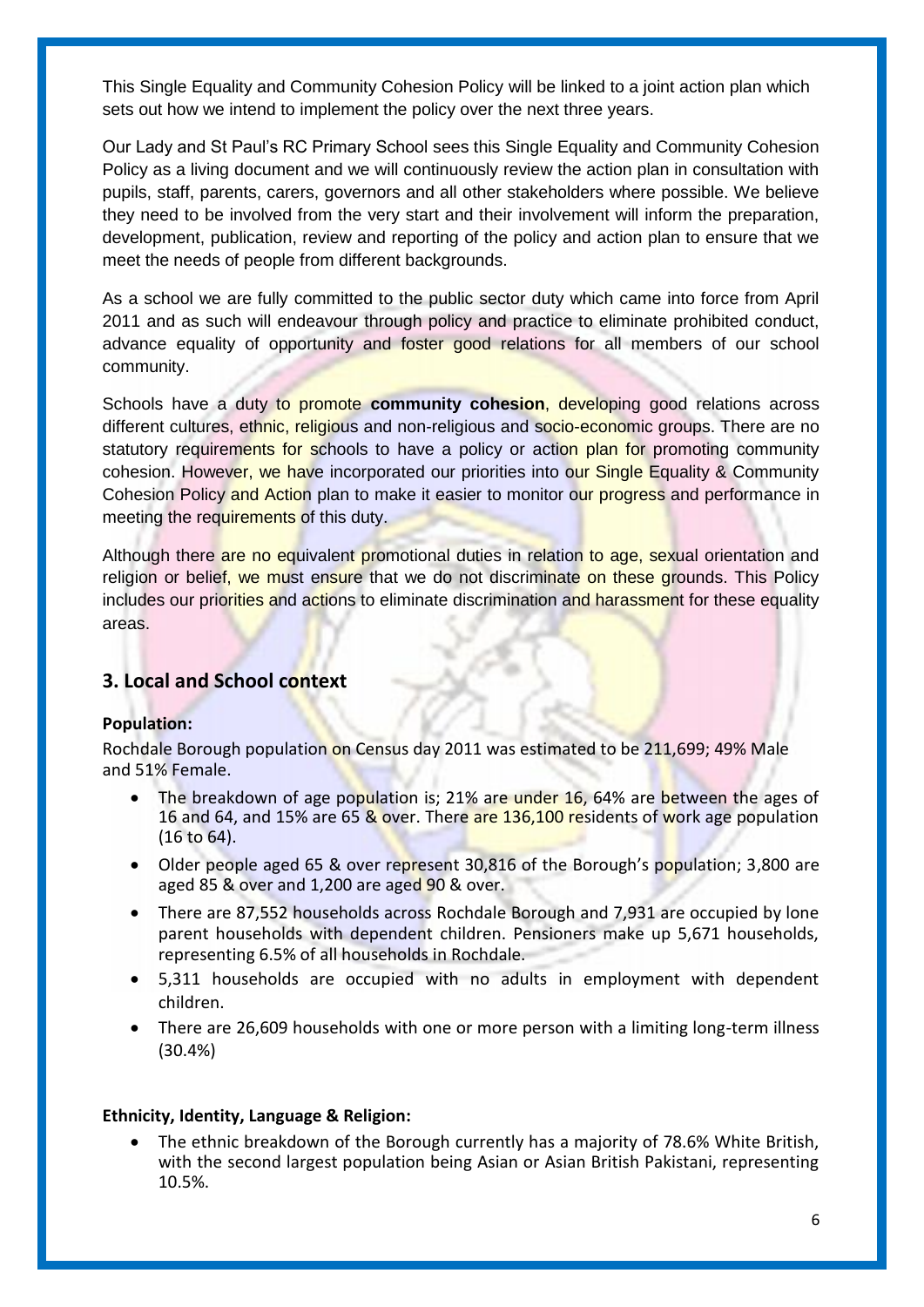- Rochdale has the second largest population of Kashmiri residents across England & wales, occupying 1,658 residents, with Luton UA being the largest.
- 5% of residents do not identify with having any UK national identity, this compares to 8% in England & wales.
- Rochdale has 3,402 households (3.9%) where no people in the household have English as a main language, similar to Oldham (4.5%) and Bolton (4.6%).
- The largest groups for Religion in Rochdale are 60.6% Christianity, 13.9% Muslim and 18.9% reporting no religion.

#### **Health:**

- 2% of Rochdale residents categorised their health as 'very bad', which is greater than regional and national comparators.
- There are 44,359 residents reporting a long-term health problem or disability and 23,981 are of working age (16 to 64).
- 10.7% of residents reported their day-to-day activities as being 'limited a lot' (22,630 residents).
- 23,260 carers across Rochdale provide unpaid care, with 6,105 providing 50 or more hours per week.

#### **Education & Qualifications:**

- 56% of pupils achieved a good level of development at the end of the early year's foundation stage
	- (age 5).
- In 2012, 77% of pupils left Primary School attaining national standards (Level 4 & above in English and maths).
- 52% of pupils achieved 5+A\*-C including English and maths in 2012 when leaving secondary school.
- Over 31% of the Borough's population aged 16-74 years reported Level 3 or Level 4/5 qualifications, which is an 11% improvement from the previous Census in 2001(Census 2011).

#### **Labour Market & Out of Work Benefits**

- From the population aged 16 to 74, the 2011 Census reported 101,003 residents economically active and 51,739 economically inactive. There are 9,334 unemployed people and from that number 1,614 have never worked.
- In 2012, 62.5% of the Work Age Population (WAP) was in employment, fewer than local (68.8%) and national (70.7%) comparators, although greater proportion of economically inactive residents 'wants a job'.
- There were 7,368 JSA claimants in April 2013; twice the number of males compared to females. This figure represents 5.2% of WAP for Rochdale, compared to 4.2% regionally and 3.7% nationally.
- There are 27,740 total benefits claimants in Rochdale Borough (Nov 2012), representing 20.4% of WAP. ESA and incapacity benefits have the largest number of claimants (13,030).

#### **\* Figures based on snapshot data obtained from 2011 Census**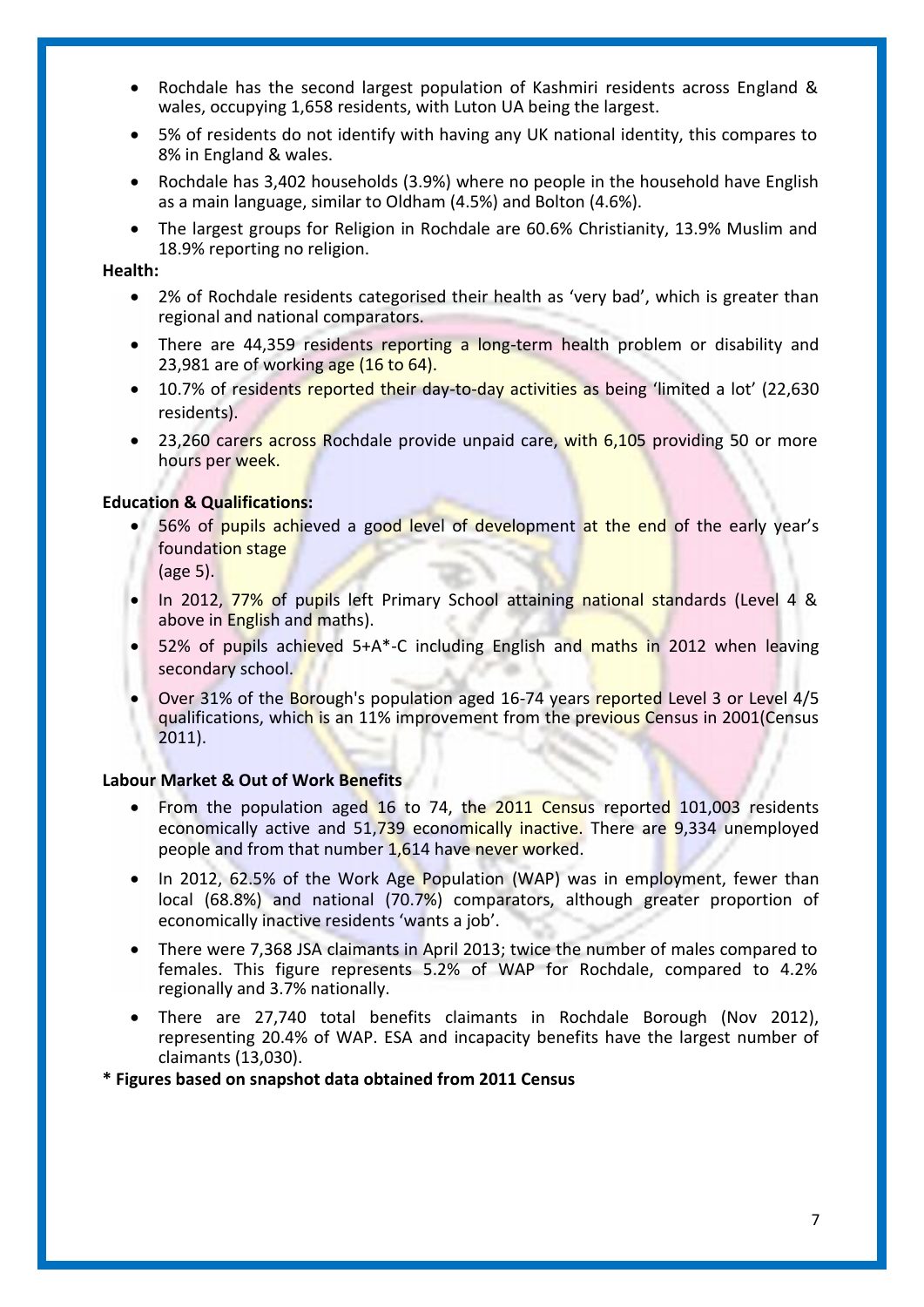#### **School Context:**

Our Lady and St Paul's RC Primary situated in the town of Rochdale Borough in Heywood and has 221 pupils on roll, aged between 4 and 11.

- The school is slightly smaller than most primary schools.
- The majority of pupils are of White British heritage.
- The proportion of pupils from minority ethnic groups is well below average.
- The proportion of disabled pupils and those who have special educational needs is broadly in line with the national average.
- The proportion of disadvantaged pupils, those supported through the pupil premium, is just above the national average. The pupil premium is additional funding for pupils who are known to be eligible for free school meals and children who are looked after by the local authority.
- The school meets the government's current floor standard which is the minimum expectation for pupils 'attainment and progress in English and mathematics by the end of Year 6.
- The Nursery class provides part time early years education and the Reception class provides full time early years education.
- On-going building work was taking place at the school during the inspection.
- There has been disruption to the senior leadership team since the previous inspection.
- A permanent Head teacher was appointed in April 2016.

# **SEND September 2016**

46 Children have SEND needs

| <b>SEN Support</b> | <b>Statements or EHCP</b> |
|--------------------|---------------------------|
| 40 Children        |                           |

# **Ethnicity September 2016**

| White          | Any          | <b>Black</b> | Any other  | Any other  | Any    | Any other  | chine | White        | White and |
|----------------|--------------|--------------|------------|------------|--------|------------|-------|--------------|-----------|
| <b>British</b> | other        | African      | mixed      | white      | other  | Asian      | se    | <b>Black</b> | Asian     |
|                | <b>Black</b> |              | Background | background | Ethnic | Background |       | African      |           |
|                | <b>Backg</b> |              |            |            | Group  |            |       |              |           |
|                | round        |              |            |            |        |            |       |              |           |
| 178            |              |              |            | 18         |        |            |       |              |           |

\*(4 families refused to give background data)

#### **EAL September 2016**

| <b>EAL Children</b> | <b>Non EAL Children</b> |
|---------------------|-------------------------|
|                     | o.                      |

#### **Religion September 2016**

| <b>Roman Catholic</b> | <b>Non Roman Catholic</b> |
|-----------------------|---------------------------|
| 169                   |                           |

#### **Free School Meals September 2016**

| Free School Meals | <b>Non Free School</b><br><b>Meals</b> | <b>Pupil Premium</b> |
|-------------------|----------------------------------------|----------------------|
| 32                | 183                                    | 102                  |

 **Staff - September 2016**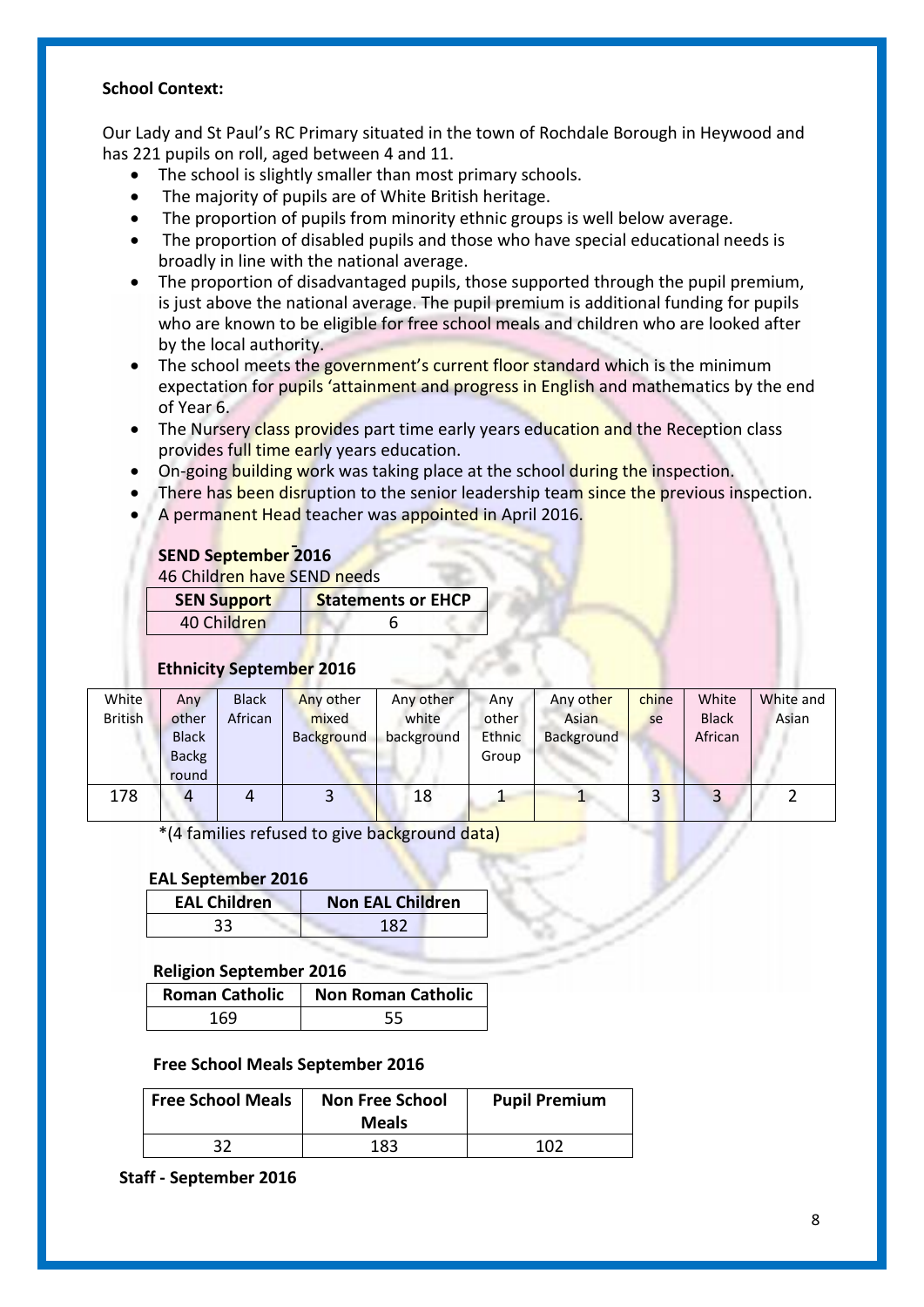| Female | <b>Male</b> |
|--------|-------------|
|        |             |

 (\*two male Sports Coaches from Link for Life are currently working in the school to deliver PE)

# **Staff Ethnicity- September 2016**

| <b>White British</b> | <b>Black African</b> | <b>Any other Asian Background</b> |
|----------------------|----------------------|-----------------------------------|
|                      |                      |                                   |

# **Staff Religion- September 2016**

| <b>Roman Catholic</b> | <b>Non Roman Catholic</b> |
|-----------------------|---------------------------|
| 1 Q                   |                           |

# **Governors - September 2016**

| <b>Female</b> | <b>Male</b> |
|---------------|-------------|
|               |             |

#### **Governors Ethnicity- September 2016**

| <b>White British</b> |
|----------------------|
| 9                    |
|                      |

# **Governors Religion- September 2016**

| <b>Roman Catholic</b> | <b>Non Roman Catholic</b> |
|-----------------------|---------------------------|
|                       |                           |

# **Structure of our Single Equality and Community Cohesion Policy**

This policy document is designed to give a background to Our Lady and St Paul's RC Primary in respect of the protected characteristics in both education and service provision.

Recruitment and employment issues with regard to staff may be referenced but these will be covered in more detail under separate policy.

Therefore, we have set out below:

- The definitions in respect of each of the protected equality characteristics
- Our commitment for each of the protected equality characteristics
- Our headline achievements, aims and objectives for each of the protected equality characteristics

We have then set out our key approaches and tools to help us achieve these aims including:

- Our consultation and involvement strategy
- Our commitment to Equality Impact Assessments
- Our accountability processes for the policy
- Our commitment to publication and public access
- Our monitoring and review processes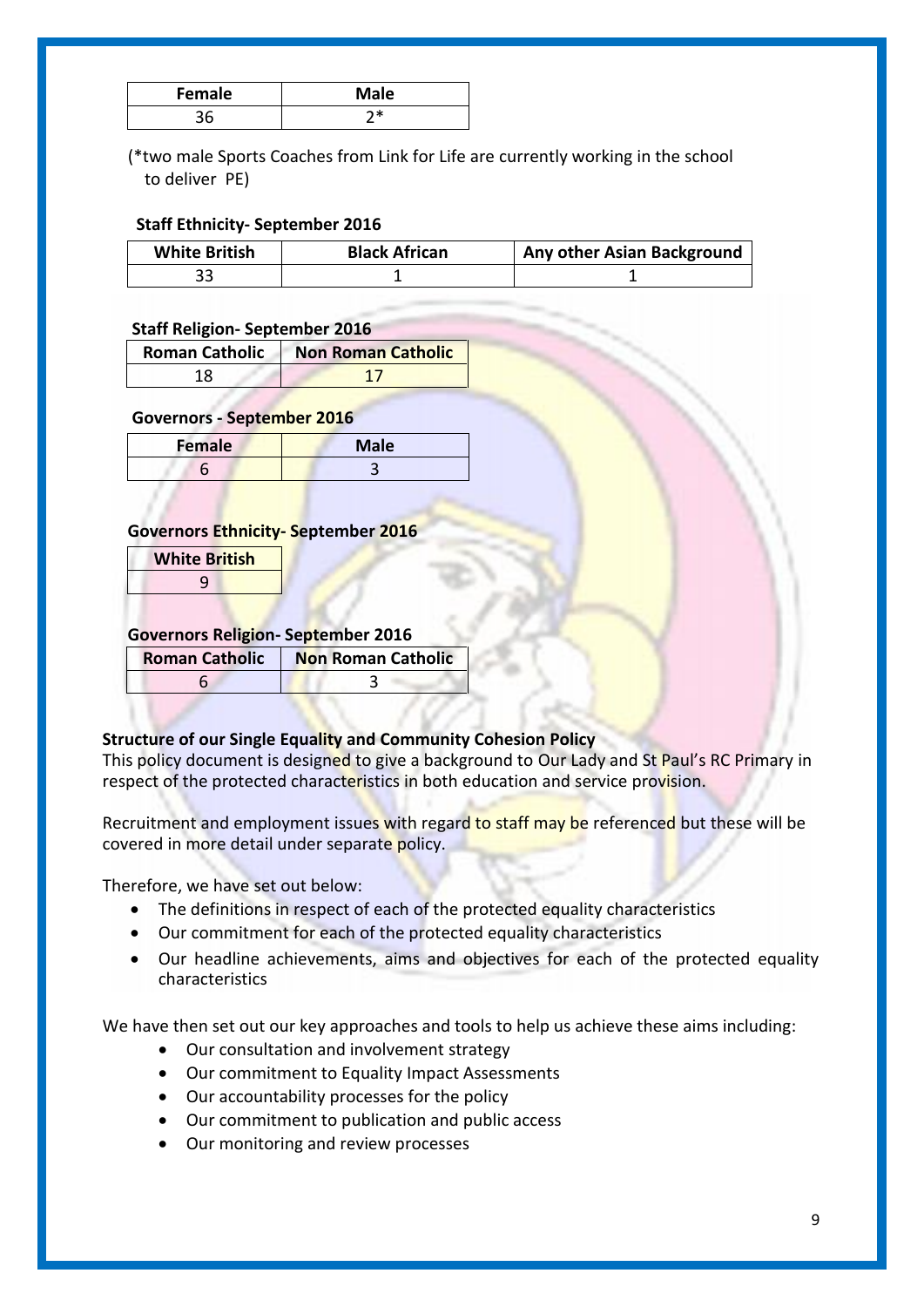# **4. Specific Equality Areas**

# **Disability**

# **What do we mean by Disability Equality?**

We recognise that a person has a disability if they have a physical or mental impairment which has a substantial and long-term adverse effect on their ability to carry out normal day-to-day activities.

# **Our commitment**

Our Lady and St Paul's RC Primary is committed to promoting an ethos that safeguards the dignity and well being of everyone and encourages practices that take into account the rights of individuals to be treated with dignity and respect. We will not tolerate any form of discrimination, harassment and victimisation directed at anyone because of their disability.

This Single Equality and Community Cohesion Policy incorporates our commitment and actions on disability equality. It demonstrates our commitment to addressing disability equality in our decision making and the delivery of education.

We are committed to promoting equality of opportunity for disabled pupils, staff and other users of our services so they can have equal access to all our school and its services. This policy is a statement of our commitment and shows clearly how we will work over the next three years to achieve our goal.

We will continue to review our policies, practices and procedures so that they do not adversely affect anyone because of their disability. By also building this into our curriculum, working and procurement processes we will expect others to do the same.

# **Our achievements**

We have in place an Accessibility Plan. An Asset Management Plan addresses the need for areas to be accessed by all and for pupils and staff to learn and work in a safe and comfortable environment.

We are a very inclusive school, accommodating children with mild to moderate disabilities that are thriving in school. There have been 16 exclusions in the last three academic years. Nine of these exclusions relate to one specific child with specific SEND needs.

# **Our Aims and objectives**

We have identified a number of specific actions designed to promote positive attitudes towards disabled people. We have committed to:

- Representing disabled and able bodied people equally and positively in school documentation and marketing tools.
- Introduced 'Statements to Live By' that focus on the value of one another. These are communicated to parents as well as through work in school.
- Children and staff are encouraged to take a full and active part in our school life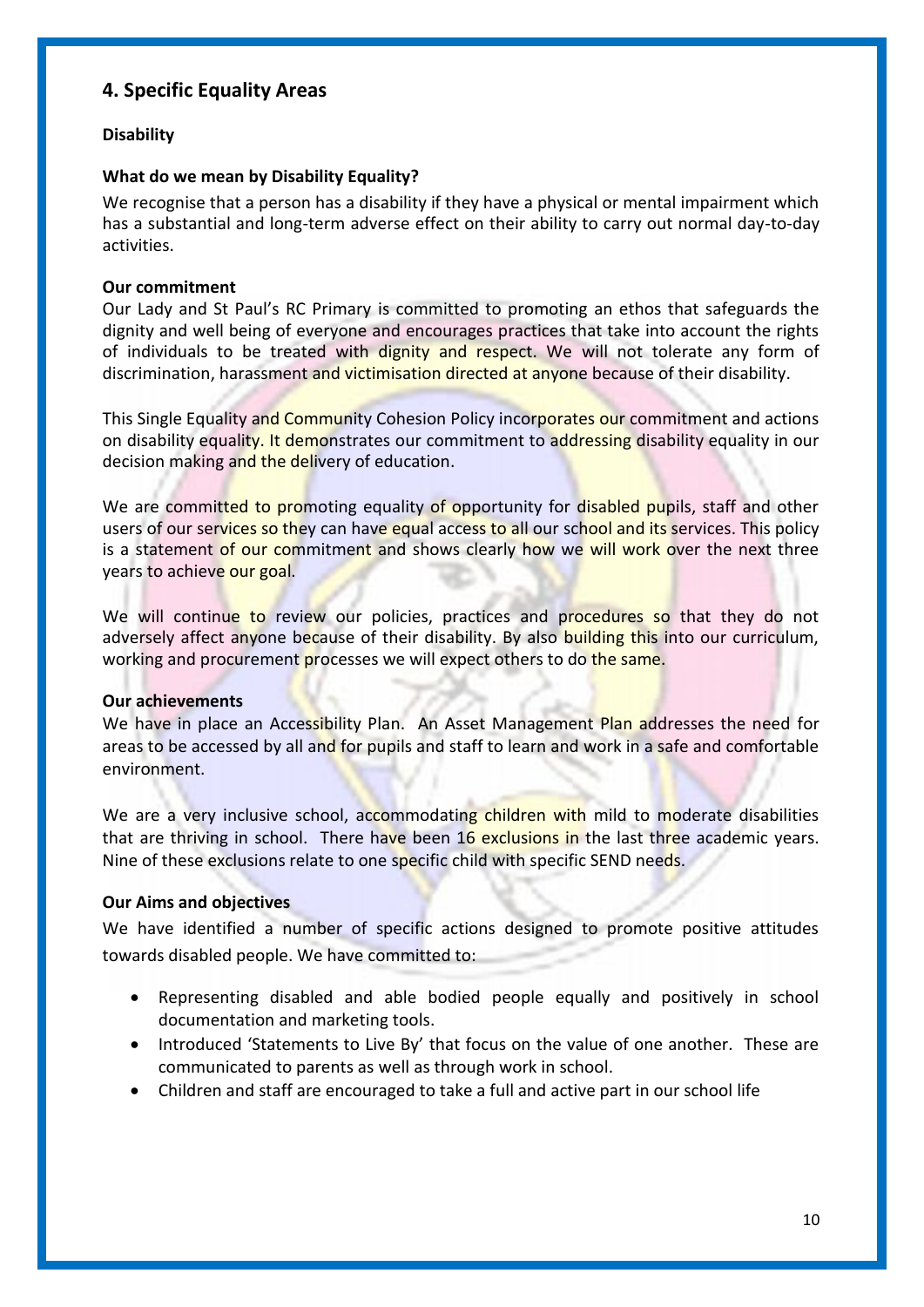#### **Gender**

# **What do we mean by Gender Equality?**

We recognise that a person's gender refers to the fact that they are male or female. In relation to a group of people, it refers to either men or women or to boys or girls.

# **Our commitment**

Our Lady and St Paul's RC Primary is committed to promoting an ethos that safeguards the dignity and well being of everyone and encourages practices that take into account the rights of individuals to be treated with dignity and respect. We will not tolerate any form of discrimination, harassment and victimisation directed at anyone because of their gender.

We recognise that stereotypes exist for both genders and some can lose opportunities because of these stereotypes and welcome the requirements of the Equality Act 2010 with specific provision for Gender Equality and we will give due regard to the need to:

- Eliminate unlawful discrimination and harassment on the grounds of gender, including domestic violence, sexual violence, bullying and exploitation.
- Promote equality of opportunity between women and men in all of our functions.

# **Our achievements**

- We have high expectations for all of our pupils regardless of gender. Performance of pupils from each group is carefully tracked and strategies and support put in place to enable all pupils to achieve in line with expectations.
- We encourage all of our staff and pupils to aspire to be the best. Opportunities exist for girls and boys to participate in every activity on offer in school.
- Governors and Headteacher are sympathetic to the needs and commitments of all staff. Consideration is given to staff with children and other dependents and in certain circumstances, flexible working has been applied.
- Every effort is made to ensure that both sexes are portrayed positively in school.

# **Our Aims and objectives**

We have identified a number of specific actions designed to promote positive attitudes towards greater gender equality. We have committed to:

- Further advance the achievements and opportunities for all children
- Offer wider opportunities for boys and girls in sports, performing arts and inter-school competitions.
- Encourage career progression and CPD opportunities for all staff of both genders.

# **Gender Reassignment**

# **What do we mean by gender reassignment?**

We recognise that a person may express their gender in a way that differs from or is inconsistent with the physical gender that they were born with.

# **Our commitment**

Our Lady and St Paul's RC Primary is committed to promoting an ethos that safeguards the dignity and well being of everyone and encourages practices that take into account the rights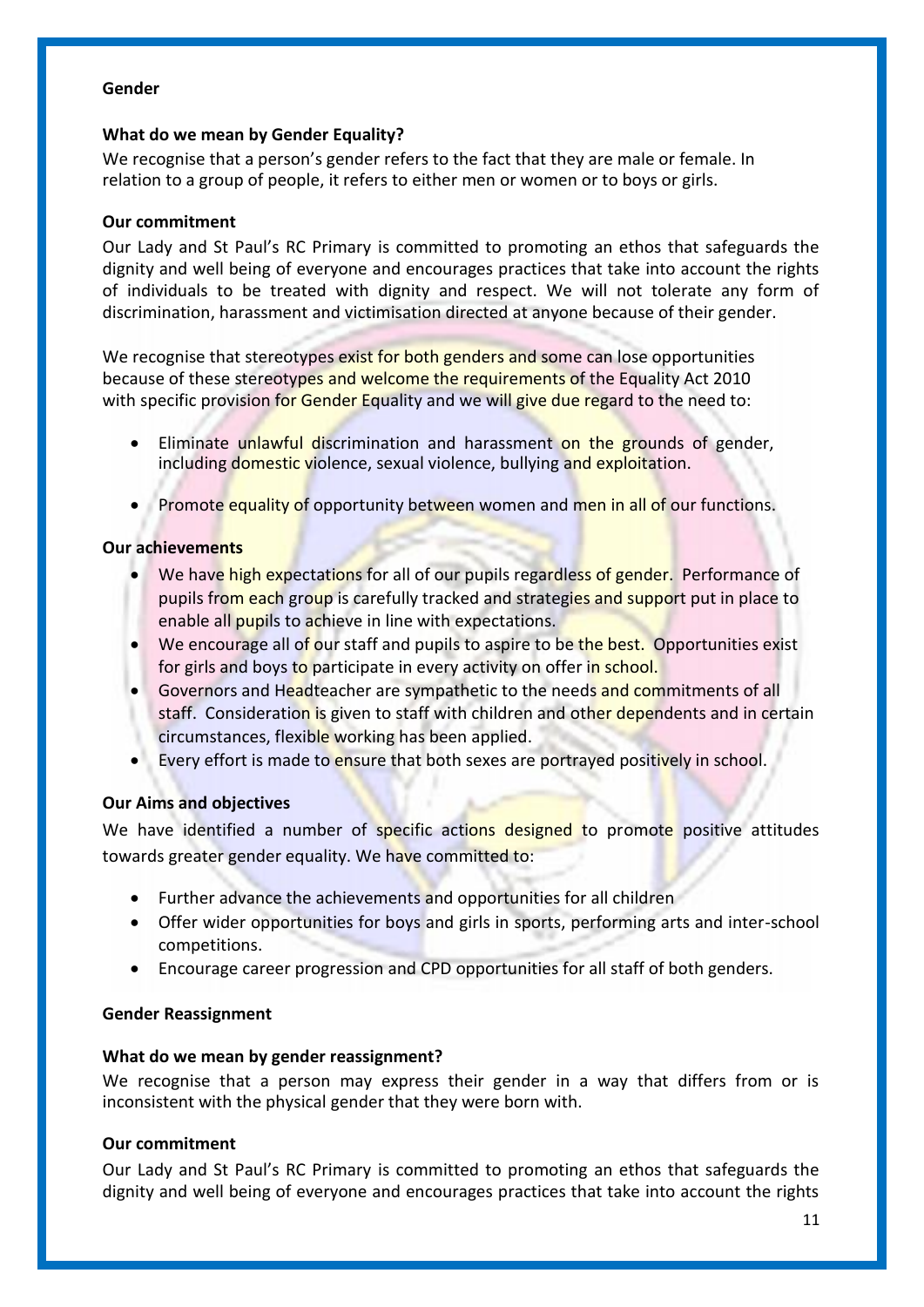of individuals to be treated with dignity and respect. We will not tolerate any form of discrimination, harassment and victimisation directed at anyone because they propose to undergo, are undergoing or have undergone gender reassignment.

We understand gender reassignment does not necessarily require a medical process to be undertaken and that a person will be protected because of gender reassignment if they:

- Make their intention known to someone at the school
- Start to behave or dress according to the gender they identify with
- Undergo treatment such as surgery or hormone therapy
- Have already received gender recognition under the gender recognition act 2004

The school will also respect the confidentiality of those seeking gender reassignment and will provide a supportive environment within its school community.

#### **Pregnancy and maternity**

#### **What do we mean by pregnancy and maternity?**

Treating a woman (or a female pupil of any age) less favourably because she is or has been pregnant, has given birth in the last 26 weeks or is breastfeeding a baby who is 26 weeks or younger.

#### **Our commitment**

Our Lady and St Paul's RC Primary is committed to promoting an ethos that safeguards the dignity and well being of everyone and encourages practices that take into account the rights of individuals to be treated with dignity and respect. We will not tolerate any form of discrimination, harassment and victimisation directed at anyone because of their pregnancy or maternity. We will also seek to make arrangements for female pupils or staff to ensure that they are not treated less favourably because they are pregnant or breastfeeding.

We will not discriminate against a pupils or staff in absences related to pregnancy and maternity.

# **Our achievements**

- Some members of staff have been on maternity leave in recent years. The school applies LA policies to absences and honours appointments and absences related to pregnancies.
- Staff are treated with respect and dignity throughout pregnancy and beyond. Staff have returned to work following maternity leave and Governors and the Headteacher have considered ways to better assist work/life balance with a new young family.
- Consideration is given to pregnant members of staff and the work they are able to undertake. Risk assessments are carried out specifically for pregnant staff and risks are immediately eliminated, removed or reduced.

# **Our aims and objectives**

 We will endeavour to continue to support staff through pregnancy and maternity leave and to comply with LA and Diocesan requirements and policies.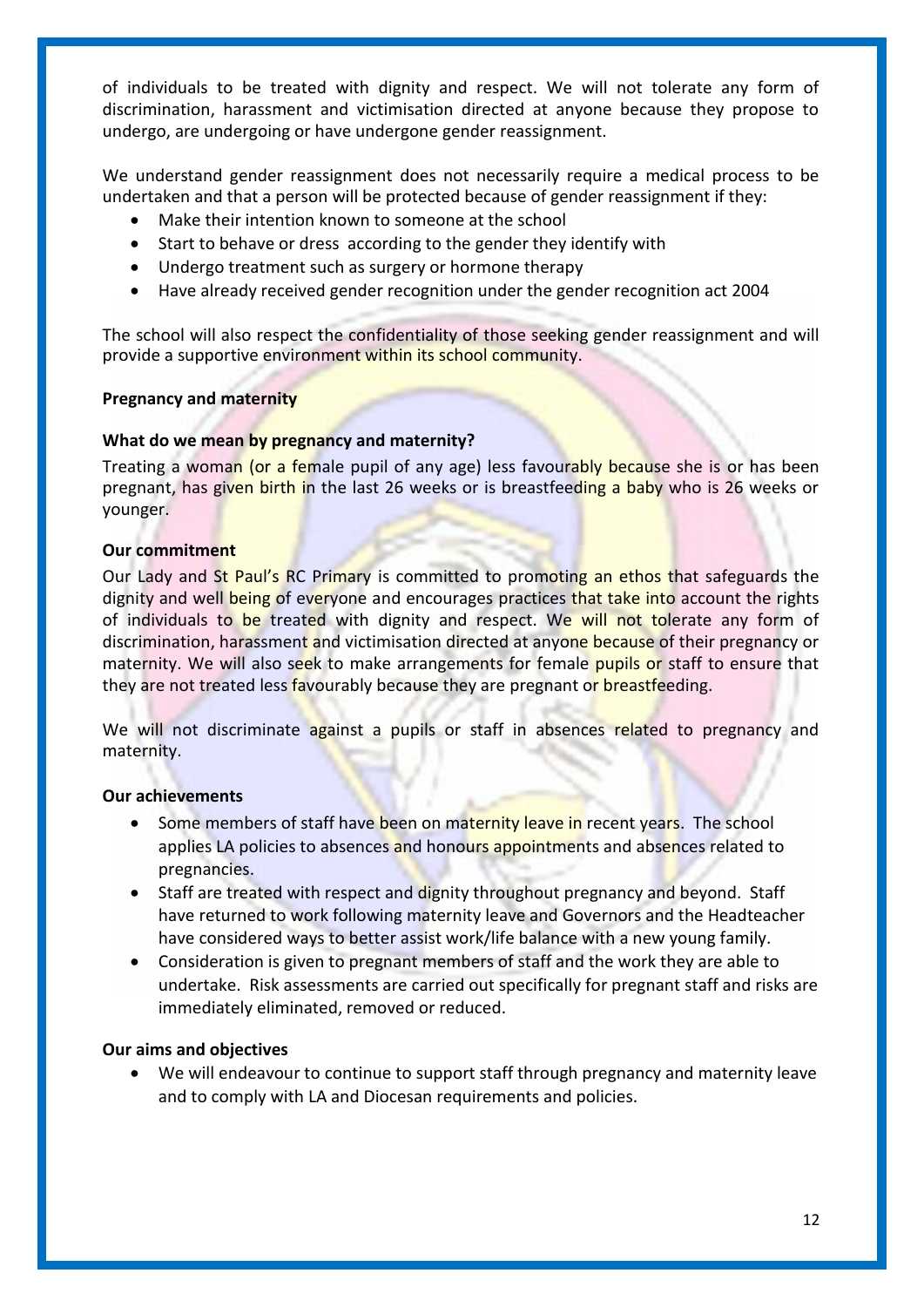#### **Race**

#### **What do we mean by Race Equality?**

The school adopts the definition of Race as outlined in the Equality Act 2010 as one of the protected characteristics which refer to a group of people defined by their race, colour, and nationality (including citizenship) ethnic or national origins.

### **Our commitment**

Our Lady and St Paul's RC Primary is committed to promoting an ethos that safeguards the dignity and well being of everyone and encourages practices that take into account the rights of individuals to be treated with dignity and respect. We recognise that race discrimination, harassment and victimisation may be experienced by all in a number of ways, including dayto-day interaction with fellow pupils, staff and visitors.

The School also recognises that Black, Asian and Minority Ethnic pupils and staff may experience discrimination on the basis of race, colour, nationality and ethnic origin. This discrimination can manifest itself in all areas of their lives and can have serious consequences in terms of damaging people emotionally and physically and limiting life choices and opportunities.

The school and governing body does not tolerate any form of race discrimination which it recognises is unacceptable, discriminatory and unlawful, and is proactive in ensuring that people whatever their race, are treated fairly. This commitment is consistent with the significant progress that the school has already made in this area.

We will comply with the requirements of the Equality Act 2010 with regard to Race Equality.

# **Our achievements**

- Parents, visitors, children and staff are all treated with equal respect and dignity, regardless of race or colour.
- The school records all incidents of Bullying on the CPOMS system to ensure rigorous monitoring of behaviour of any kind.
- LA reporting arrangements are rigorously adhered to and events of a racist nature are dealt with seriously in school. Reporting of racist incidents demonstrates that such incidents are extremely rare and are dealt with appropriately through the school's behaviour and discipline policy.
- School assemblies, collective worship ensure that fairness and justice and appreciation of one another's uniqueness is acknowledged and celebrated by all.
- The school is very welcoming and children from a broad range of backgrounds integrate well and form strong friendships. We have children from several countries other than the UK.
- The school promotes and marks International & Multi-Faith celebrations, with groups being invited in to share their culture with the children ad also with assemblies and activities based on these events taking place within school, to positively promote different races and cultures.
- Fair recruitment procedures ensure that all candidates are given due consideration in view of their capability, experience and suitability, regardless of race.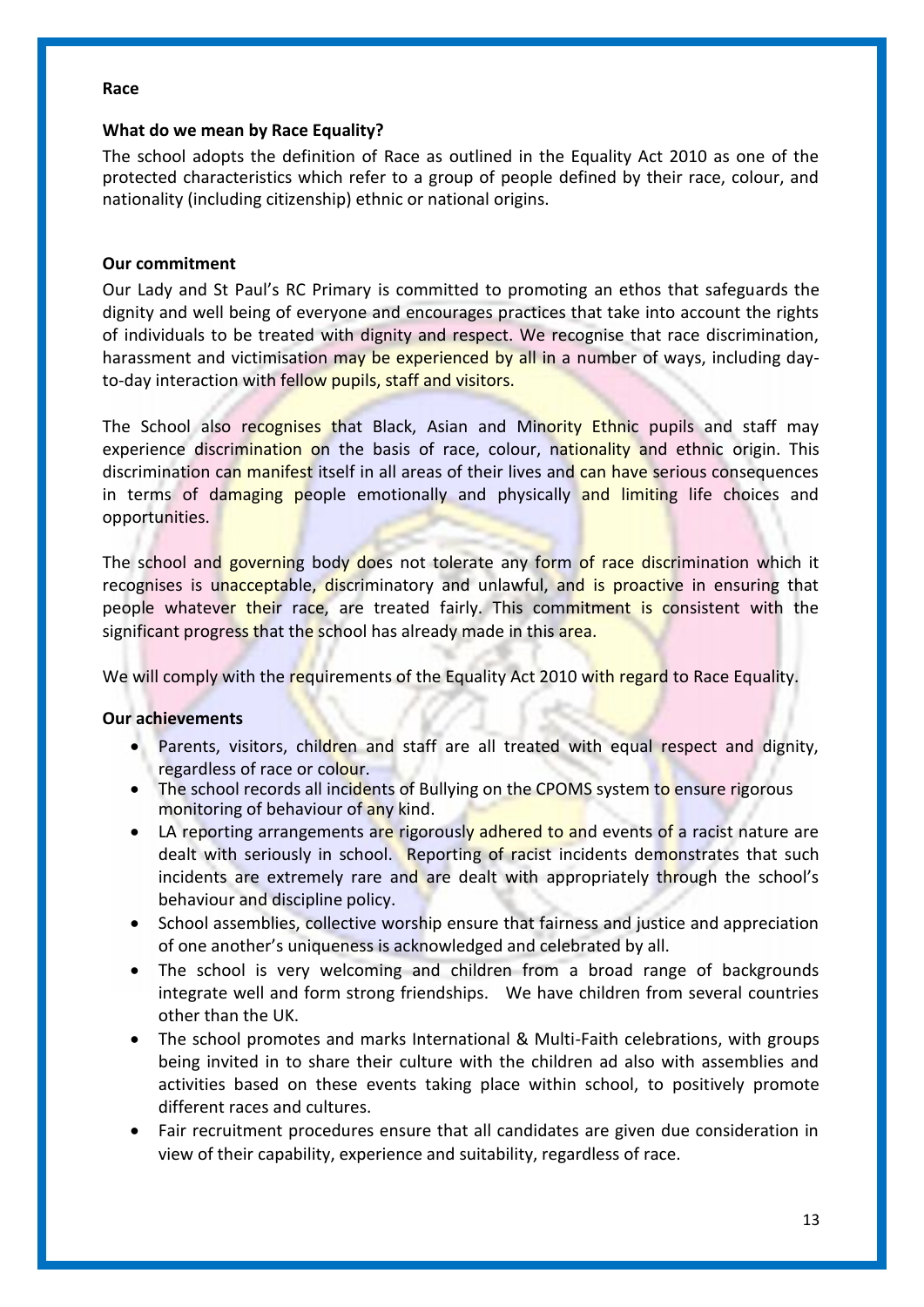Interpreters have been used to assist in parents meetings and in particular in circumstances where outside agencies are required to support a child in their learning and development.

### **Our aims and objectives**

Tackling unlawful discrimination by:

- Keeping accurate records of all ethnic groups, their backgrounds and needs and how the school responds to them;
- Dealing with complaints of discrimination and harassment speedily according to Local Authority Guidance, and notify complainants of the outcomes and action taken;
- Encouraging experience of working with and dialogue between pupils of different racial groups;
- Prevent racial discrimination, and to promote equality of opportunity and good relations between members of different racial, and ethnic cultural group.

# **Sexual Orientation**

#### **What do we mean by sexual orientation equality?**

The school uses the definition as outlined in legislation as sexual orientation meaning a person's sexual orientation towards:

- persons of the same sex
- persons of the opposite sex, or
- persons of either sex

The school extends the definition of this protected characteristic of sexual orientation to include:

• references to a person who is of a particular sexual orientation, or references to persons who share the same sexual orientation

#### **Our commitment**

Our Lady and St Paul's RC Primary is committed to promoting an ethos that safeguards the dignity and well being of everyone and encourages practices that take into account the rights of individuals to be treated with dignity and respect. We will not tolerate any form of discrimination, harassment and victimisation directed at anyone because of their sexual orientation.

The School will combat discrimination faced by lesbians, gay and bisexual (LGB) people. We want to ensure equality of opportunity for LGB people across our curriculum provision, services and employment.

We will respect the rights of individuals to be open about their sexual orientation, tackle homophobia, challenge stereotyping and improve knowledge about LGB communities, both internally and to the community as a whole.

The school recognises the need to protect pupils and staff from unlawful discrimination and harassment on grounds of sexual orientation as required by the Equality Act (Sexual Orientation). We are committed to taking a pro-active approach to preventing all forms of homophobia within the school and will assess the impacts of our policies, functions and procedures on promoting sexual orientation equality as part of our Equality Impact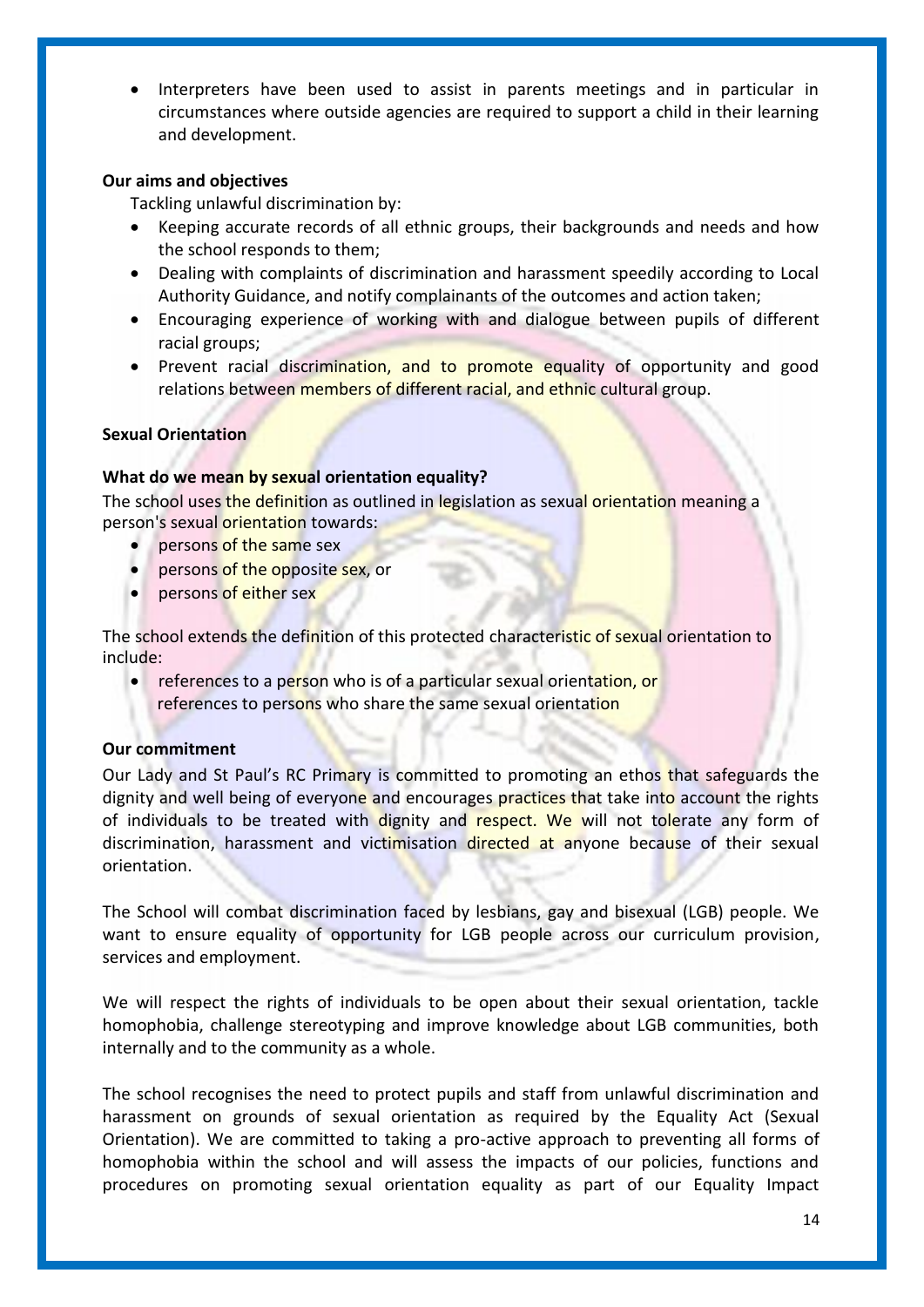Assessment processes.

We will deal with complaints of discrimination and harassment speedily and according to Local Authority Guidance and notify complainants of the outcome and actions taken.

# **Our achievements**

- Bullying of any description is dealt with seriously in school. Homophobic name calling and abuse is dealt with in line with the Behaviour & Discipline Policy but also through the RE & PHSCE curriculum.
- As a school community, we celebrate and acknowledge the differences between each one of us and we encourage all stakeholders to treat one another with due respect and understanding.
- We as a school are invested in the acceptance of people regardless of their Sexual orientation and over the next two years we will be implementing aspects of the Stonewall resources to develop the children's understanding of this issue.
- Christ is at the centre of all we do and as such, we promote tolerance, understanding and acceptance of one another, whoever we are.
- Bullying incidents are very rare and when they do occur, are treated very seriously.
- We follow a sex education programme 'In the Beginning' which educates the children about sex and relationships and underpins the Church's teaching about self-respect and sense of worth
- The school records all incidents of Bullying on the CPOMS system to ensure rigorous monitoring of behaviour of any kind.

#### **Our aims and objectives**

• We will continue to rigorously monitor incidents of bullying or name calling that are of a homophobic or sexual nature and deal with them through discipline, education and discussion.

# **5. Community Cohesion**

# **What do we mean by Community Cohesion?**

Our Lady and St Paul's RC Primary adopts the Department for Education definition of community cohesion to mean working towards a society in which:

- There is a common vision and sense of belonging by all communities the diversity of people's backgrounds and circumstances is appreciated and valued
- Similar life opportunities are available to all, and
- Strong and positive relationships exist and continue to be developed in the workplace, in schools and in the wider community."

#### **Our commitment**

For a number of years, we have been committed to promoting community cohesion as part of the response to the legal duties outlined in previous legislation.

We understand that Community Cohesion is the process that should happen in all communities to ensure that different groups and individual people get on well together. It should also allow for new communities and existing communities to adapt and integrate with one another.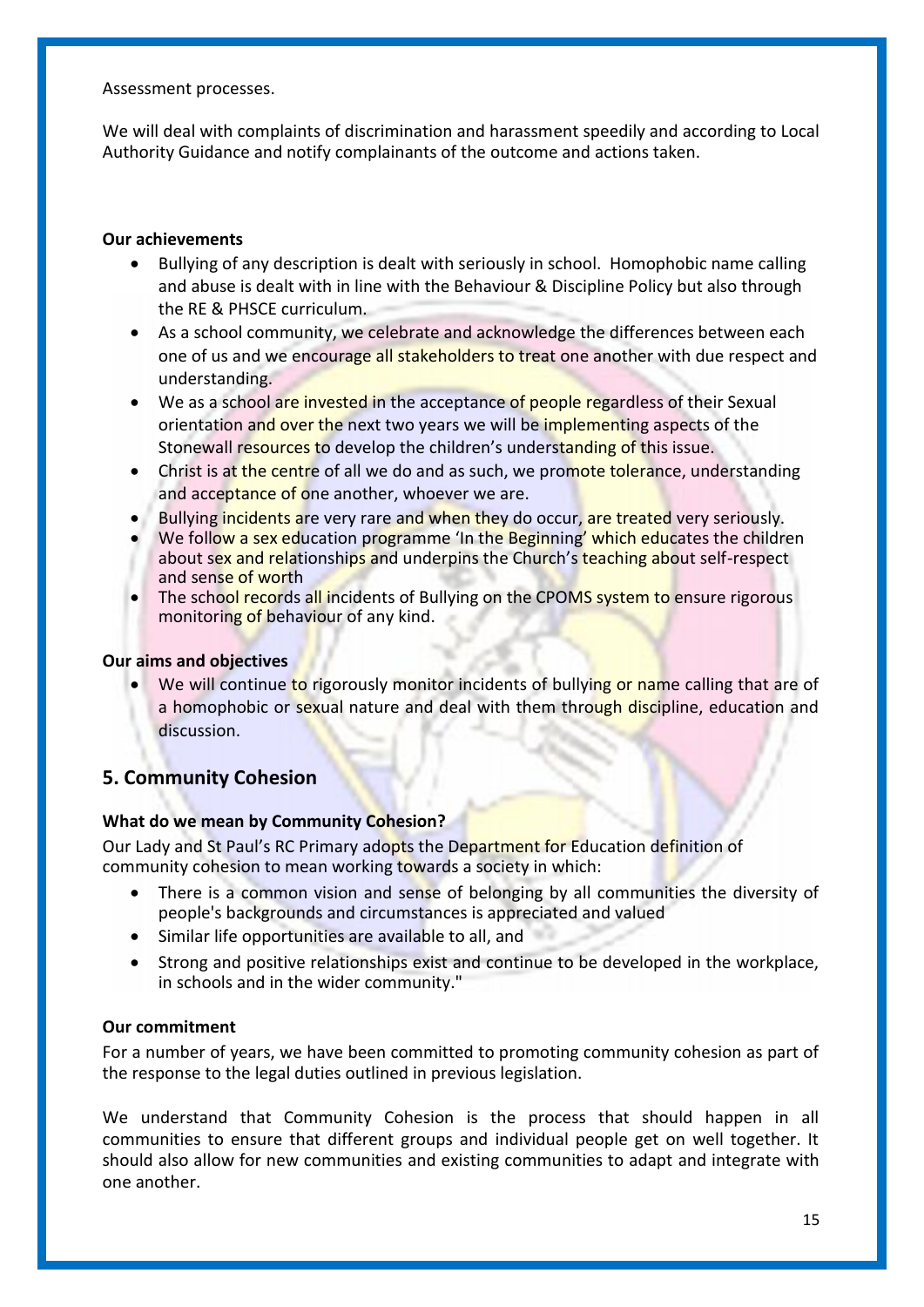The school will promote community cohesion within a number of dimensions including:

- the school community
- the community within which the school is located
- the community of Britain
- the global community.

### **Our achievements**

### **Teaching, learning and curriculum**

At Our lady and St Paul's RC Primary we encourage pupils to respect others and value diversity. Through curriculum planning, assemblies and themed weeks we develop pupil's skills to take responsible action and promote community cohesion. Pupils are encouraged and supported in gaining the confidence to play a part in their community i.e. through sporting events, Remembrance Sunday, enterprise week and every year group has a world faith element to their Religion curriculum. The school also works hard to promote other curriculum initiatives such as Statements to Live By, Healthy Schools, anti-bullying week etc.

# **Equality and excellence**

The school makes every effort to identify minority and vulnerable groups of pupils, analysing attainment, progress and other performance indicators to ensure that provision for all children in the school is at least good, promoting equality and striving for excellence. Identified gaps between groups of pupils are tackled rigorously and support from other agencies is used where there is an identified need.

#### **Engagement and extended services**

As a school we take an active role in joining community events such as the Darnhill festival where we have created cultural art pieces, taken part in cultural dances and shared in the culture that was expressed each year.

We are also part of the Shine Partnership which involves different groups of children visiting other schools in the area to complete activities based on media, computing and Gifted and Talented events.

This year we have held a number of events to mark different cultural events such as inviting the Manchester Chinese Dragon Dancers into school to teach the children about Chinese new Year. We are also hosting an event related to the African culture. The Mighty Zulu Theatre Company are coming to show the children how music and dance play such an important role in their culture. There are many more events planned like these to develop the children understanding of other cultures.

The school hosts the local Cub Scouts group every Wednesday evening in the school hall to encourage the local community to be involved in community groups outside of the school day.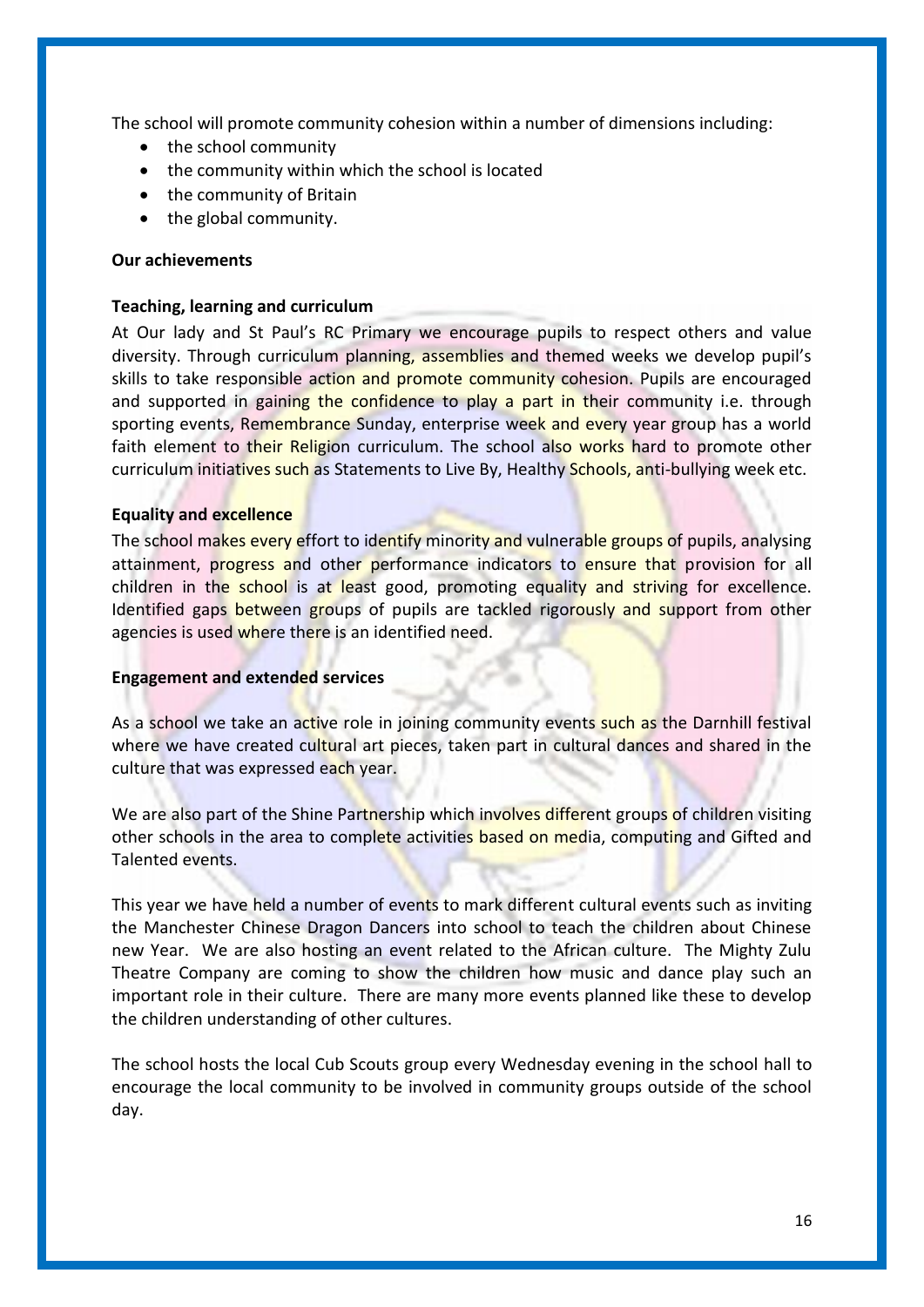The school as organised and hosted a number of parent classes for local parents, there are a range of school events both in and out of school hours and the school sign posts a range of services provided within our local extended schools hub.

# **Our aims and objectives**

- to develop further an understanding in pupils that they all have a responsibility to their shared future.
- to emphasise mutual respect and honesty between different groups including young people and adults.
- To develop further within curriculum planning how we make visible to the whole school community the necessity of fairness and trust.

The intended impact of our work is that our school community can demonstrate:

- A strong sense of individual rights and responsibilities within the school community.
- That all children and parents feel they are being treated fairly and have the same opportunities.
- That children trust the school to act fairly.
- We have strong and positive relationships both with each other (in our school) and within our wider community.

We will evidence our effectiveness for OFSTED by demonstrating:

- A widely shared sense of the contribution of different communities to a shared vision
- A strong sense of individual rights and responsibilities within the school community.
- That all children and parents feel they are being treated fairly and have the same opportunities.
- That children trust the school to act fairly.
- We have strong and **positive relationships.**

# **Safeguarding & Building Resilience**

Our Lady and St Paul's RC Primary is fully committed to safeguarding the welfare of all children and young people by taking all reasonable steps to protect them and build resilience in accordance with the DfE guidance.

This commitment is in line with our school's current Safeguarding policy and Child protection policies and applies to all adults, including volunteers, working in or on behalf of the school.

We recognise that some young people, who are vulnerable to extreme views, may find it difficult to develop a sense of self worth and to view the world in a positive way. We also recognise that their behaviour may be challenging at times, and that some may cause offence or harm to others.

We will therefore always take a considered and sensitive approach in order that we can support all of our pupils by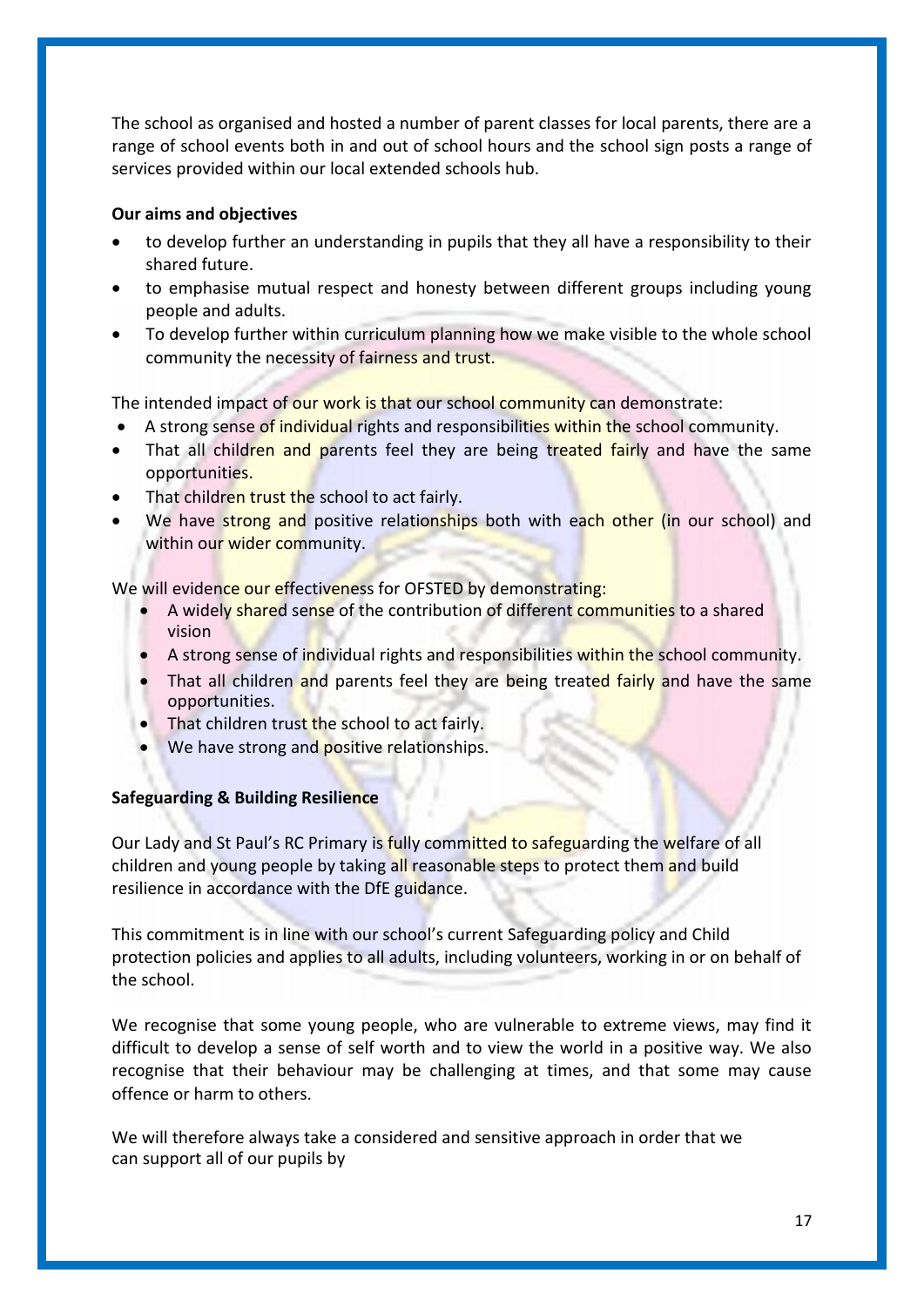- providing a safe environment for children and young people to learn and develop in our school setting, and
- identifying children and young people who are particularly vulnerable to extreme views / radicalisation, and taking appropriate action in accordance with the schools Safeguarding procedures with the aim of making sure they are kept safe both at home and in our school setting.
- making appropriate referrals to the Local Authority for early intervention and support where necessary
- ensuring that staff member(s) or governor(s) responsible for safeguarding are kept fully aware of their responsibilities, by attending relevant training and briefings
- letting staff, parents and pupils know how to voice their concerns
- responding to any allegations appropriately in accordance with appropriate school policies and procedures

# **6. Equality Impact Assessment**

We are reviewing key policies, functions or procedures that have been assessed as relevant to meeting the duties set out under the Equality Act 2010.

The main system by which we will assess the impact of our current policies, functions or procedures will be through carrying out Equality Impact Assessments.

We need to understand whether our policies and services are meeting everyone's needs and that anyone who needs to can get access to them. To do this we undertake Equality Impact Assessments (EIA) to test how we are doing at the moment and what can be done better in the future. An EIA will decide whether a policy or service has a "positive, negative or neutral impact" on some sections of our school and local community. It will also be used to test future policies or services. The impacts will enable us to take into account the needs of different groups of people who share one or more of the protected characteristics defined by legislation.

We will consult with the local authority where necessary and our staff and Governors who are responsible for carrying out these assessments have attended relevant training or will be attending future training as part of their role.

# **7. Consultation and Information**

The school has involved a range of stakeholders (i.e. pupils, staff, parents and governors) in the preparation of this Single Equality and Community Cohesion Policy, by:

- Ensuring that pupils, staff, governors and parents have had the opportunity to present their views.
- Publicising the policy, in its draft state and encouraging stakeholders to contribute.
- Made available draft documents on the school website for parents and local community to view and offer feedback
- Made available paper copies of the policy to those that requested one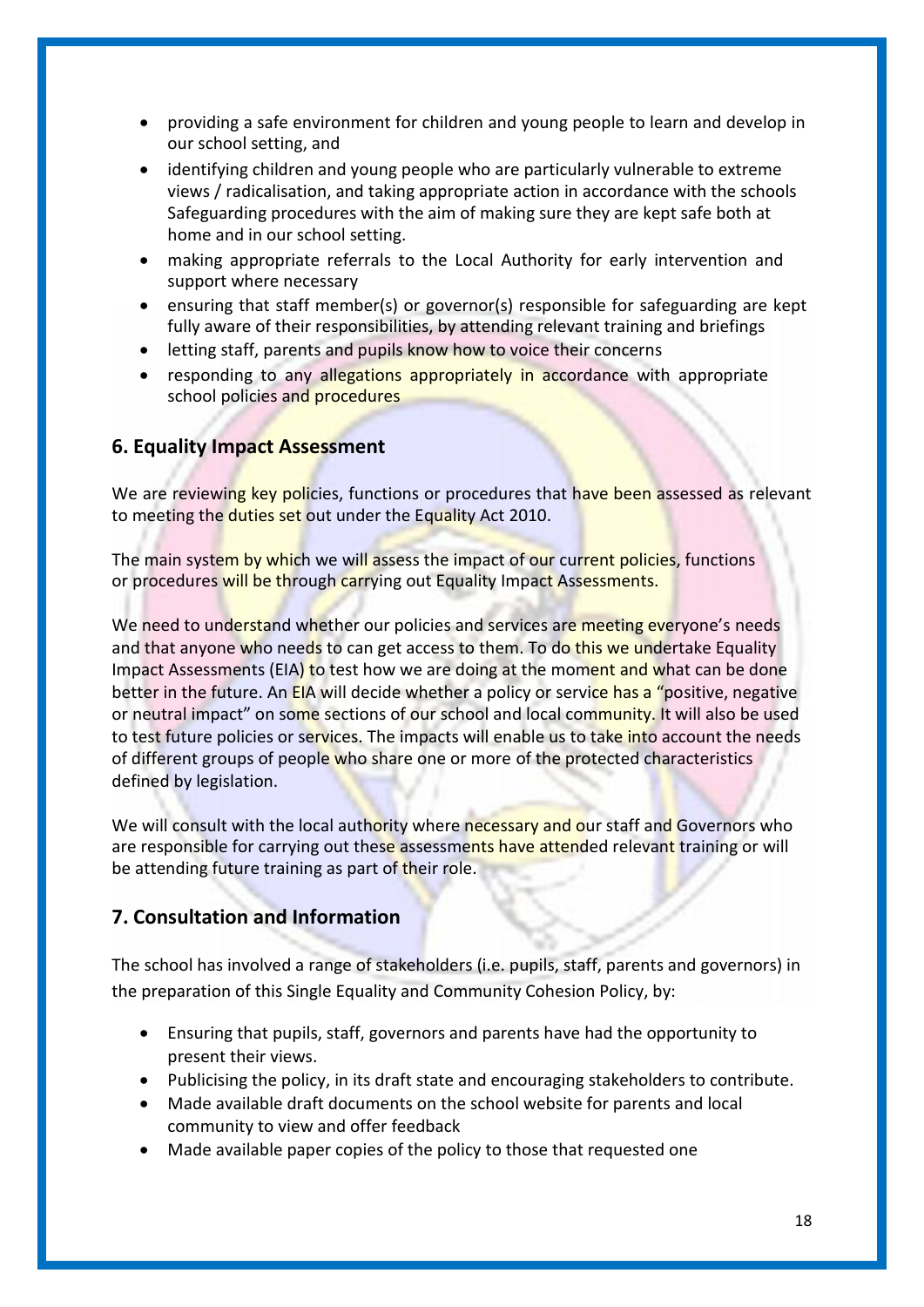# **8. Publishing and raising awareness**

We recognise that our Single Equality and Community Cohesion Policy is a public document that should be available to any interested stakeholder.

# **Specific Duty**

Under the Equality Act 2010, we recognise that from April 2012, as a school, we also have a "specific duty" to:

- 1. Publish sufficient information to demonstrate compliance with the general equality duty every four years, with an action plan review on at least an annual basis. This can include information on the effect that our school policies and practices have on protected groups.
- 2. We will also Prepare and publish equality objectives in an accessible manner, to meet one or more aims of the general equality duty, and supporting the local authority in publishing relevant information to demonstrate compliance where necessary.

# **Examples of the types of information we will consider include:**

- Information that was published before preparing our school objectives.
- Information about the engagement undertaken when developing objectives
- placing the policy it on our website
- making it available on request
- **•** providing a summary in our prospectus, including our vision and key priorities

# **9. Monitoring and evaluating the Single Equality and Community Cohesion Policy Action Plan**

We will regularly monitor and evaluate the implementation of our Single Equality and Community Cohesion Policy Action Plan. We will report annually on our progress and performance. Our annual report will be shared with Governors and our School Improvement Partner. A summary will be provided for parents and published in our prospectus. Both will explain how the full report can be obtained. We will inform staff and pupils of our progress.

The findings of our annual report will be used to update the Single Equality and Community Cohesion Policy Action Plan and inform subsequent Equality and Community Cohesion Policies

We want this Single Equality and Community Cohesion Policy to be a 'whole organisational' document that drives forward equality and achieves improved outcomes. We will therefore ensure that the Action Plan is an integral part of our School Improvement Plan, and as such, our progress will have regular oversight by the senior leadership team and the governing body.

Information and data, both quantitative and qualitative, will be used to monitor and evaluate the implementation of the action plans including information on the school population, workforce recruitment, retention and progression, special initiatives, progress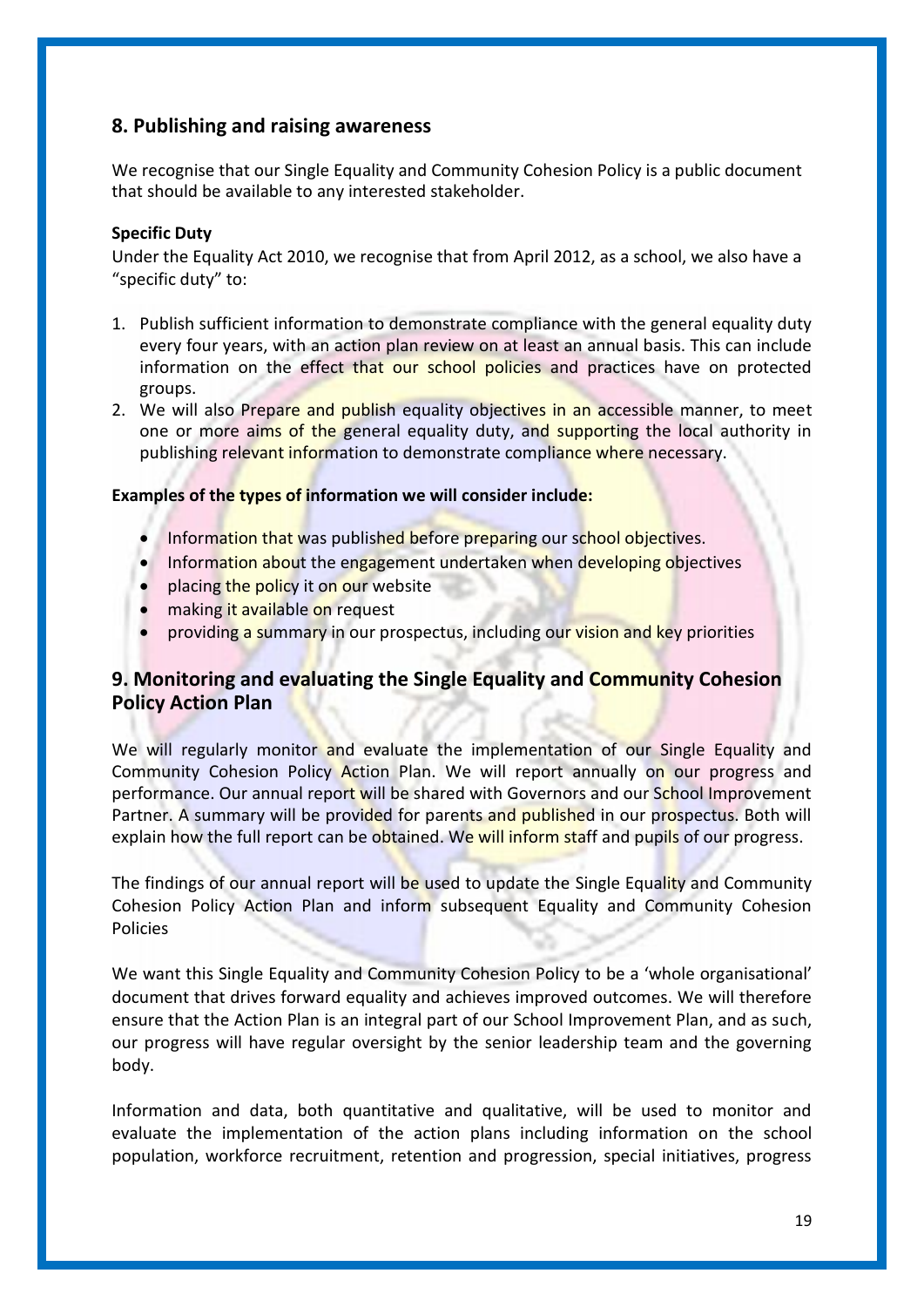at key stage levels and targets and future plans will be reported on to ensure effective monitoring.

We will formally review, evaluate and revise this Single Equality and Community Cohesion Policy and Action Plan every three years, to set new priorities and identify new actions. This process will again involve staff, pupils, parents and governors who reflect the full diversity of the school community.

The school has a procedure in place for recording, reporting and responding to racist incidents. The school will continue to comply with the Local Authority procedure for monitoring racist incidents so that the information can be analysed. This procedure is outlined fully in the *guidelines for schools in combating and recording racist incidents.*

The findings of our annual report will be used to update the Single Equality and Community Cohesion Policy Action Plan and inform subsequent Equality and Community Cohesion Policies

We want this Single Equality and Community Cohesion Policy to be a 'whole organisational' document that drives forward equality and achieves improved outcomes. We will therefore ensure that the Action Plan is an integral part of our School Improvement Plan, and as such, our progress will have regular oversight by the senior leadership team and the governing body.

Information and data, both quantitative and qualitative, will be used to monitor and evaluate the implementation of the action plans including information on the school population, workforce recruitment, retention and progression, special initiatives, progress at key stage levels and targets and future plans will be reported on to ensure effective monitoring.

We will formally review, evaluate and revise this Single Equality and Community Cohesion Policy and Action Plan every three years, to set new priorities and identify new actions. This process will again involve staff, pupils, parents and governors who reflect the full diversity of the school community.

The school has a procedure in place for recording, reporting and responding to racist incidents. The school will continue to comply with the Local Authority procedure for monitoring racist incidents so that the information can be analysed. This procedure is outlined fully in the *guidelines for schools in combating and recording racist incidents.*

# **10. Links with other school policies**

School policies that link with, and have informed this Single Equality and Community Cohesion Policy include:

- Inclusion and SEN policy
- Racist Incident policy
- Anti Bullving policy
- Admissions policy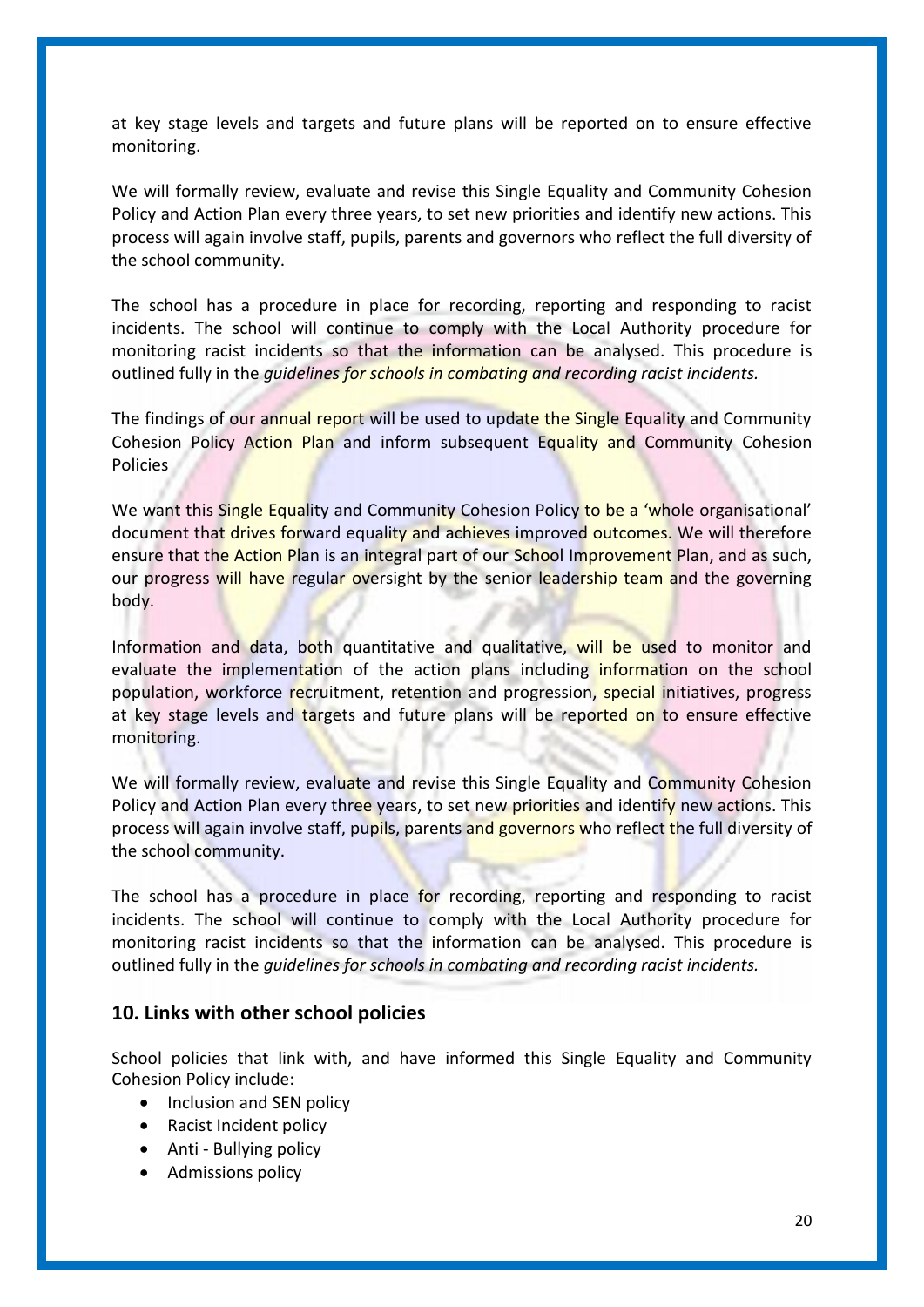# **11. Roles and responsibilities**

#### **The Governing body will:**

- Ensures that your school meets the requirements of the Equality Act 2010
- Intends to monitor the delivery of the Schools Single Equality and Community Cohesion Policy and Action plan
- Ensure that all members of staff understand the importance of the policy and their role in delivering it.
- Link the School's Equality Policy to the School Improvement Plan and School improvement priorities.

This Single Equality and Community Cohesion Policy and Action plan outlines the roles and responsibilities of everyone involved and connected with the school, so that each individual knows what is expected of them. Promoting equality and preventing discrimination, victimisation and harassment is the responsibility of the whole school staff, including support staff. All who are associated with the school have a responsibility for promoting equality and community cohesion, and avoiding unfair discriminatory practices.

# **The Governing body will:**

- Ensure sure the school complies with all current equality legislation.
- Monitor the implementation of the Single Equality and Community Cohesion Policy Community Cohesion and Action Plan to check progress and assess impact on staff, pupils and parents
- Ensure that all governors are aware of their legal responsibilities under equality legislation
- Receive and discuss regular equality and community cohesion reports on progress and performance
- Monitor achievement of equality targets
- Check that implementation of the Policy and action plan achieves improved outcomes for equality and community cohesion and people who share an aspect of their identity in relation to the protected characteristics of disability, gender, gender reassignment, pregnancy and maternity, race, religion or belief and sexual orientation.
- Monitoring equality impact assessments
- Support the Head teacher in implementing any actions necessary
- Inform and consult with parents about the policy
- Have one governor who takes on the role of designated governor responsible for equality and community cohesion monitoring the policy closely.

#### **The Head teacher will:**

- Provide proactive leadership to create a community that recognises and celebrates difference within a culture of respect and cooperation
- Ensure staff, pupils, parents/carers and any other interested stakeholders are aware of this Single Equality and Community Cohesion Policy, their roles and responsibilities in implementing it, and receive training and support in carrying these actions out.
- Monitor to ensure effective implementation of the Single Equality and Community Cohesion Policy Action plan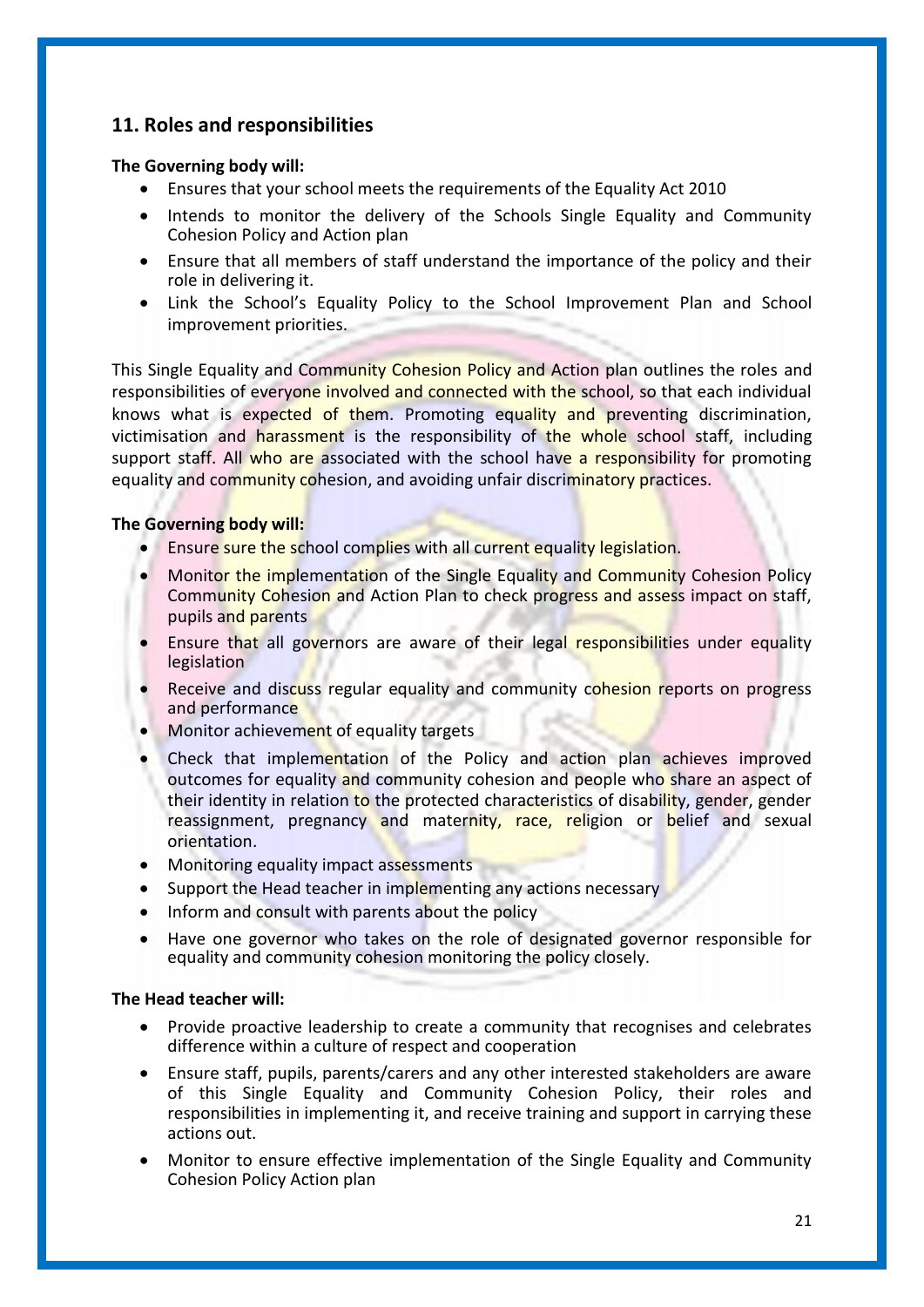- Provide regular reports for governors on progress and performance
- Allocate appropriate responsibilities, and provide suitable training and development for staff to implement this policy
- Assess and monitor the impact of the policy through developing the action plan
- Making sure the policy is readily available and that the governors, staff, pupils and their parents know about it
- Taking appropriate action in any cases of victimisation, harassment and discrimination in line with the school and LA guidance
- Report racist incident monitoring information to the LA on a termly basis
- Produce a report on progress for governor on an annual basis

# **The Senior Leadership Team will:**

- Drive forward implementation of the Single Equality and Community Cohesion Policy and Action Plan
- Support staff to carry out their role in implementing this policy
- Provide effective leadership on equality, inclusion and community cohesion
- **Ensure the Single Equality and Community Cohesion Policy is successfully promoted**
- Respond in a timely and appropriate manner when dealing with any incidents or issues of discrimination, victimisation or harassment.
- Assist in implementing reviews of the Single Equality and Community Cohesion Policy as detailed in the School Improvement Plan
- One member of the senior management team will be identified as the co-ordinator for equality and community cohesion and will be involved in action planning, policy development and monitoring and evaluation

# **All Staff will:**

- Recognise that they have a role and responsibility in their day-to-day work to: o promote equality, inclusion and good community relations
- challenge inappropriate language and behaviour o tackle bias and stereotyping
- respond appropriately to incidents of discrimination, victimisation and harassment and report these
- Highlight to the senior leadership team any staff training or development that they require to carry out the above role and responsibilities.
- Promote an inclusive curriculum and whole school ethos which reflects our diverse society
- Reviewing and monitoring curriculum policies and planning in their own subject areas to ensure that equality is promoted

# **All Staff will also ensure that pupils are encouraged to:**

- Recognise that they have a role and responsibility to themselves and others so that they understand and are able to:
- promote equality, inclusion and good community relations o challenge inappropriate language and behaviour
- tackle bias and stereotyping
- work to promote anti-bullying strategies
- respond appropriately to incidents of discrimination, victimisation and harassment and understand the action needed to report these.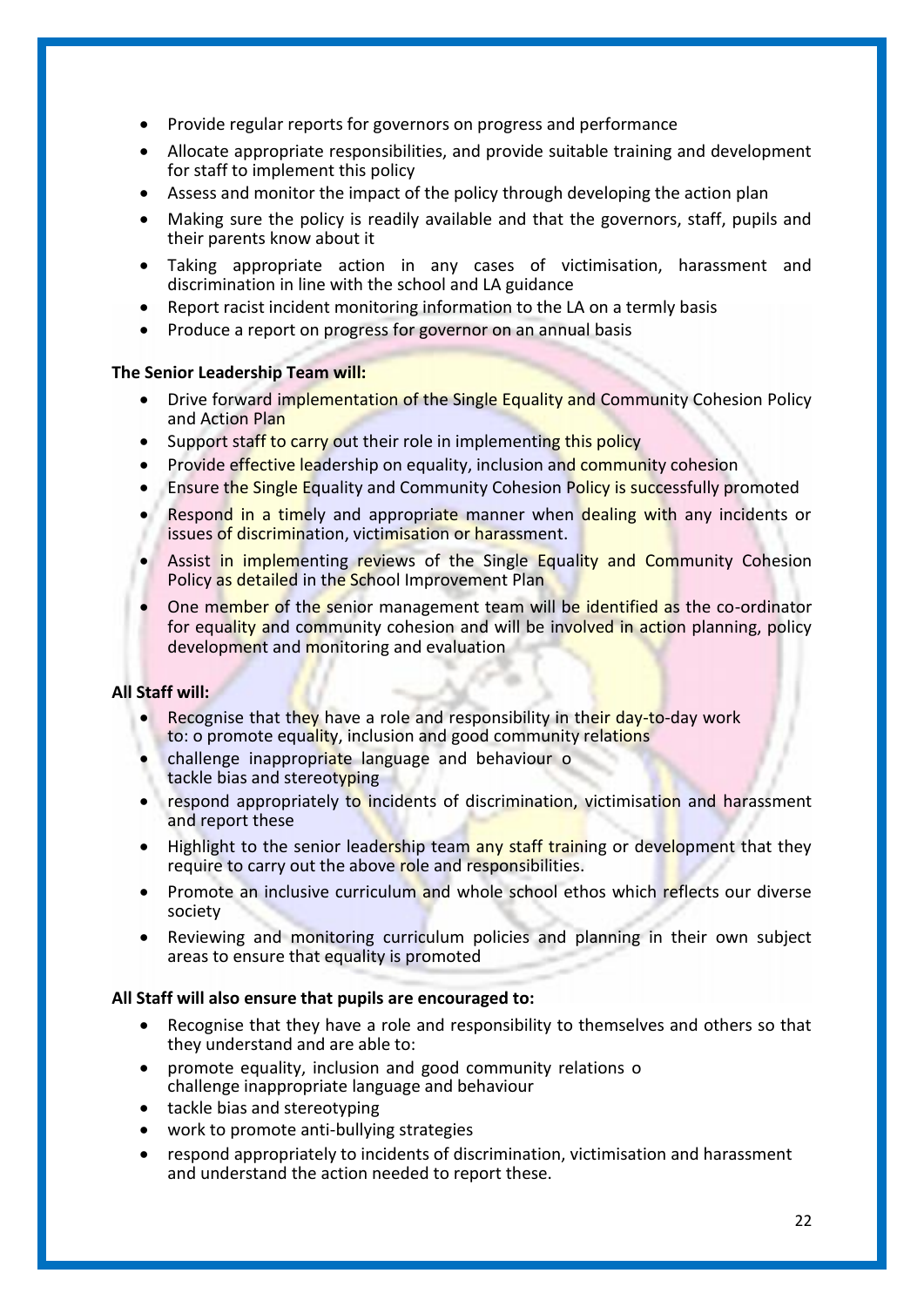Work within the Rights and Responsibilities framework we have adopted as Rights Respecting School

# **Administrative, Ancillary, Supervisory and Support Staff**

 All staff will familiarise themselves with this Single Equality and Community Cohesion Policy and know what their responsibilities are in ensuring that it is implemented

# **All our Pupils are responsible for:**

- Treating others kindly and fairly without prejudice, discrimination, victimisation or harassment
- Attending and engaging in their own learning as well as helping other pupils to learn
- Learning to treat each other with respect and report incidents of discrimination to an adult
- Working within the Rights and Responsibilities framework we have adopted as Rights Respecting School

# **All our Parents and Carers are responsible for:**

- Supporting our school in its implementation of this Single Equality and Community Cohesion Policy
- Following the school policy through their own behaviour
- Ensuring their children attend and engage in the learning
- Inform staff about any prejudice related incidents that occur

# **Visitors and contractors are responsible for:**

Knowing and following our equality policy

# **Roles and Responsibilities**

Members of staff and stakeholders will take responsibility for the following:

- The Headteacher will coordinate and monitor equality and community cohesion
- All staff will deal with incidents of discrimination, victimisation or harassment
- The Headteacher and SLT will monitor progress and attainment of learners from different groups and communities
- The Headteacher and Governors will monitor recruitment and career progress of staff from different groups and communities
- The Governing Body and Headteacher will make reasonable adjustment and provide support for disabled pupils

# **12. Breaches of the Policy**

Breaches of this Single Equality & Community Cohesion Policy will be dealt with in the same way that breaches of other school policies are dealt with, as determined by the Head teacher and Governing Body.

If a member of the public feels that they have suffered harassment or been treated unfairly by the school because of their age, disability, gender, gender reassignment, marital status,